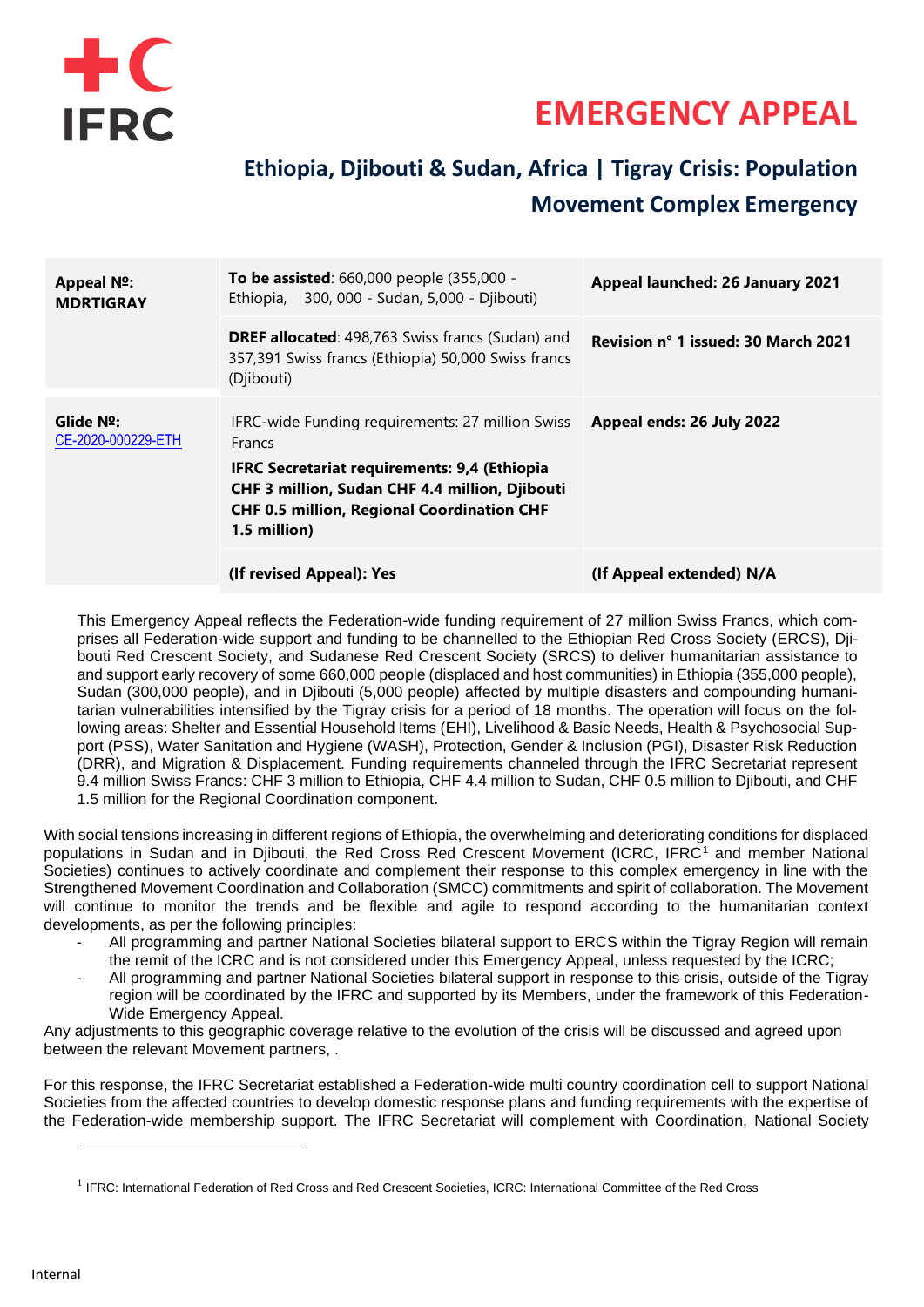Development (NSD) in emergencies, technical and support services management, including information management to all members, and coordinating with ongoing National Society preparedness for response capacity, and creating conditions for coordinated risk management. This multi-country coordination cell will ensure seamless coordination, co-operation, timely communication and maximize resources between countries. As of the launch of this Emergency Appeal, in addition to the initial DREFs, support to the responses have been through bilateral channels from partner National Societies in country. Federation-wide footprint will be ensured by reporting on all the support provided through this Emergency Appeal and by all National Societies.

## **A. THE DISASTER AND THE RED CROSS RED CRESCENT RESPONSE TO DATE**



*ERCS volunteers providing First Aid attention to people injured during recent violence. Source: @ERCS*

**9 September 2020:** Tigray Regional Government holds parliamentary elections despite notice by the Federal Government to postpone the national elections due to the COVID-19 pandemic

October **2020:** Various attacks reported in Southern Nations, Nationalities, and People´s Region (SNNPR) and Oromia region, with civilian casualties.

**4 November 2020**: Clashes between the Ethiopian Federal Government and the Tigray People's Liberation Front (TPLF) resulted in a growing humanitarian emergency including heavy casualties and population movements both internally and cross border. 9 million people within or near the Tigray region are at risk**.**

**6 November 2020:** A series of violent attacks reported in Tigray, Amhara and Asmara in Eritrea. Access in and out of Tigray by road and air is cut off and communication (both telephone and internet) shut down in the region.

**9 November 2020:** Sudan receives an initial influx of asylum seekers, with an arrival of 7,000 in 24-hours at two border entry points in Sudan's Gedaref and Kassala.

**18/20 November 2020:** IFRC launches a DREF allocation in support to SRCS to grant relief to 40,000 refugees in Kassala and Gadared for a period of 4 months. Two days later, a DREF allocation is issued to support ERCS providing assistance to 7,500 people displaced in Amhara region, while needs assessments are ongoing in Tigray and other areas.

**1 December 2020:** At least 950,154 people are reportedly displaced within the Tigray region of Ethiopia into Sudan and other areas since start of the armed violence, as per an assessment conducted by the Tigray regional sector bureaus (WASH, Health, Agriculture, BOLSA,) and the NGO REST (UNOCHA Situation Report Dec 7).

**31 December 2020:** Consultative meeting to strengthen collaboration between Ethiopia RC and Sudanese RCAnd to agree a set of actions in response to the compounded humanitarian needs of the Tigray crisis, Covid19, Locusts, food insecurity, population movements and climatic impacted crisis)

**25 January 2021:** IFRC launche[s a Multi-Country Coordinated Emergency Appeal](https://adore.ifrc.org/Download.aspx?FileId=381445) with a funding requirement of 27 million Swiss francs.

**30 March 2021:** IFRC releases revised Federation-wide Emergency Appeal.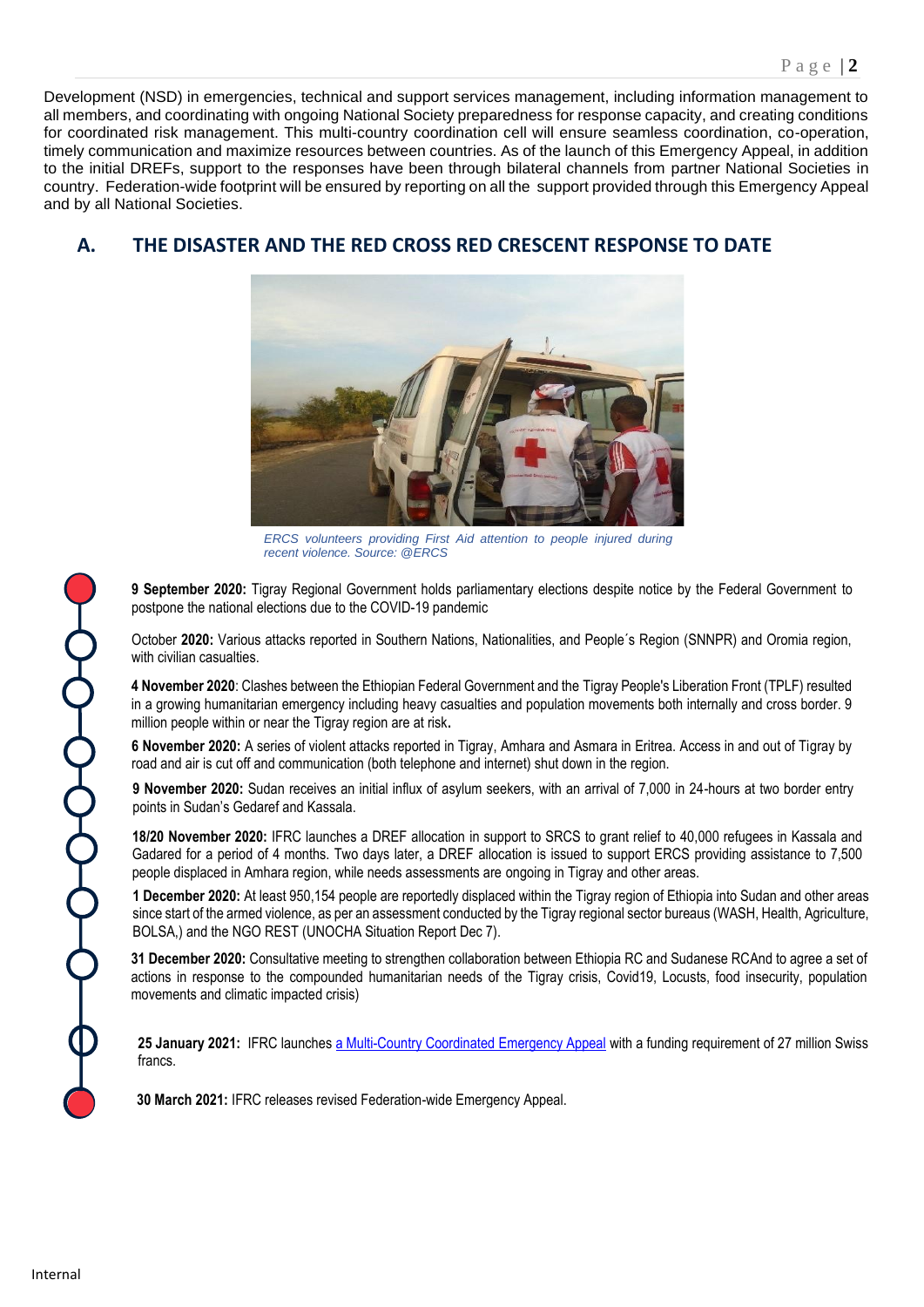## **Situation overview**

### **Ethiopia**

Humanitarian needs remain severe, and indicators show a deteriorating trend, in western and northern Ethiopia. While the situation has evolved somewhat since November 2020, sporadic clashes continue to pose major obstacles towards the provision of life-saving interventions by humanitarian actors. The armed violence has uprooted hundreds of thousands of people across Tigray, leaving people in urgent need of emergency shelter and basic household items. There are with an estimated 12.9 million people facing acute levels of food insecurity and requiring emergency food (Integrated Food Security Phase Classification 3 (IPC) Jan 2021).

In Amhara, Beninshangul-Gumuz, SNNPR, Oromia, Gambella and Afar - areas neighbouring and outside of Tigray -, besides dealing with displacement from Tigray, the scale and scope of needs is equally bad and may worsen. Climate shocks, devastating desert locust infestation, the continued economic impact of COVID-19, below-average rainfall projected for 2021 particularly in the south and south-eastern parts of the country threatens to exacerbate food insecurity and other humanitarian needs, while also increasing the risk for violence as communities compete for even more limited water resources.

### **Sudan**

The UN Refugee Agency (UNHCR) and Sudan's Government Commissioner for Refugees (COR) are registering new arrivals from Ethiopia crossing the border into Sudan, increasing the total number of arrivals to 68,470 as of 28<sup>th</sup> February. COR, who is responsible for the preliminary registration at the transit centres, continues registering new arrivals at the household level, while UNHCR is registering new arrivals in Um Raquba using its electronic registration and case management system (ProGres v4 reception module) at individual level.

In Sudan, refugees fleeing the crisis have settled mostly in Kassala and Gedaref States which are already overwhelmed hosting over 900,000 refugees and migrants before the start of the Tigray crisis. A total number of 1,004 people have arrived through the border point in the Blue Nile State. With the recent sudden unplanned influx of refugees from Ethiopia, the transit centres have exceeded their capacity. Gaps remain across all sectors, including access to clean drinking water, latrines, hand washing stations, and bathing units as well as shelter and basic health care and protection services. Relocation from transit centres to permanent settlements have been slow, with 26,809 people remaining at the transit centres as of February 19. Therefore, relocation remains urgent. A total of 41,661 people have been relocated to the 2 permanent settlements in Gedaref State (Um Rakoba and Tunaidba), with 20,572 people in Um Rakuba and 21 089 people in Tunaidba. The Sudanese government, together with UNHCR increased capacity of both camps to host 20,000 refugees in each camp. Discussions are on-going on further expansion in these 2 camps or opening of an additional location now that Um Rakuba and Tunaidba have both reached close to the final capacity of 20,000 people.

### **Djibouti**

In February 2021, the first Ethiopians have crossed the border into Djibouti to seek asylum. 19 persons had been smuggled into the country, consisting of women, men, children, and a pregnant woman. Previously, 841<sup>2</sup> Ethiopians of Tigray origin that have returned from the Gulf region transiting in Djibouti have been stranded due to the current Tigray crisis. As tensions between the different ethnic groups were present in the transit camp of Aouraoussa, authorities decided to transfer the Tigrayans to Hol Hol refugee camp $^3$  for processing and registration as refugees

## **Summary of Red Cross Red Crescent response to date**

### **Ethiopia Red Cross Society**

The National Society has a good network of regional and zonal branches in the specific areas of concern and good experience responding to armed clashes in Ethiopia including provision of life-saving interventions following the displacement of large populations in 2018 (through a DREF and Appeal operation).

At the onset of the crisis, the IFRC DREF provided ERCS with immediate resources to respond effectively and save lives. Other Movement partners, including the ICRC and some of the pNS including Danish RC and the Netherlands RC also complimented this initial response. Below are the most relevant activities performed:

*<sup>2</sup> https://reliefweb.int/sites/reliefweb.int/files/resources/DJI\_MigrantPresence\_260221EN.pdf*

*<sup>3</sup> Hol Hol is a refugee camp, managed by ONARS funded by UNHCR, housing around 6,500 refugees and asylum seekers, primarily from Somalia.*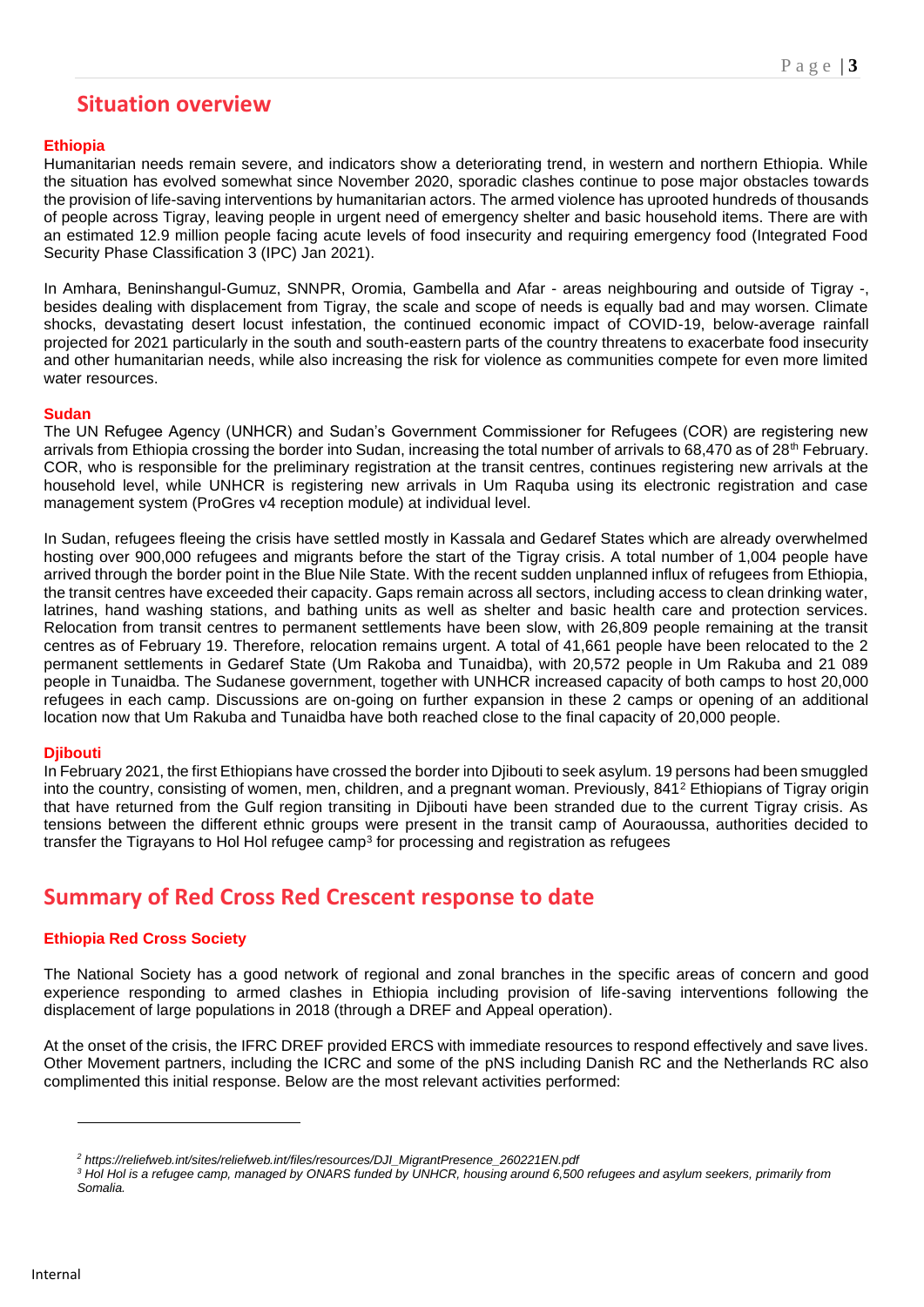### **Health**

- Delivery of 500 first aid kits to replenish contingency stock used by ambulances during the response phase.
- Support to the running cost of 20 ambulances ongoing
- 45 volunteers trained in first aid and deployed to support referral and casualty management. 30 volunteers trained in PSS and deployed to provide PSS services.
- 1,060 injured persons were provided with first aid.
- 1,172 persons reached with PSS services.

**Shelter and NFI support for IDPs:** Procurement and delivery of standard household shelter and NFI materials for 1,435HH.

**Cash and voucher assistance:** DREF targeted 1500 HH for multipurpose cash transfer. Beneficiary selection finalized and disbursements will occur during the month of March.

**Tracing and restoration of family links:** DREF supporting RFL activities. Through the joint support of ICRC and IFRC 250 families were connected and or reunited.

### **Sudan Red Crescent Society**

SRCS has been implementing activities in refugee settlements in Eastern Sudan as the implementing partner of UNHCR before the current influx of refugees from Ethiopia. With support from the DREF as well as other Movement and non-Movement partners, SRCS has undertaken the following key interventions since the onset of the influx:

### **Shelter and NFIs**

- Distribution of Household Items, including 5,400 tarpaulins, 5,400 blankets, 3,900 jerry cans, 5,400 mosquito nets, 725 kitchen, 5,400 sleeping mats, 1,500 hygiene kits and 1,500 dignity kits in Tunaidba and Um Rakuba settlement
- Construction of 25 communal shelters and 8 communal kitchens with support from German RC, UNHCR and IFRC; 10 demo shelters and distribution of 600 shelter kits with support from UNHCR
- SRCS provides support to UNHCR with the development of new sites in Um Rakuba and Tunaidba, including clearance of land as well as setting up WASH and Shelter infrastructure.

### **Livelihoods and Basic Needs**

• Distribution of 2,750 food baskets with support from Qatar RC, Turkish RC and Kuwait RC,

### **Health**

- Provision of primary health care services through the SRCS Health Clinic in Hamdayet and the newly established health clinic in Tunaidba, with support from IFRC, WHO, UNHCR and Qatar RC.
- Establishment of a new health unit in Tunaidba camp.
- First Aid points have been established and equipped with support from German RC.
- Support PSS and protection services in 3 camps with support from Danish RC (until April 2021 when current funds end). This includes registration, protection desk and mobile teams to identify persons with specific needs and provision of safe referrals as well as PSS services.

### **WASH**

- Deployed one Emergency Water Treatment Unit (WTU) from White Nile State to the new settlement camp in Tunaidba. IFRC supports the transport, installation and running costs of the WTU.
- Conducted health and hygiene promotion activities in all locations with support from various partners; constructing 27 latrine blocks and 140 individual latrines , 99 emergency bathing units, and 44 hand washing stations with support from various partners.
- Volunteers are deployed conducting COVID-19 screening in transit centres and at SRCS health units

### **Tracing and Restoration of family links**

With support from ICRC, SRCS is providing Restoring Family Link(RFL) services, including the collection of "Anxious for News" requests, and facilitating phone calls.

### **Djibouti Red Crescent Society**

DRC has capacity in First Aid (FA), RFL, WASH (water purification, latrine construction/rehabilitation, waterpoint construction/rehabilitation, train community to safeguard waterpoints and latrines), COVID-19 awareness, health, and hygiene promotion. DRC are during 2021 going to develop their health strategy with support of IFRC. DRC is aware of the importance of the mainstreaming of PGI and recognize their need to strengthen this in their overall operations and Tigray operation especially. There is also an interest to develop the capacity to respond to the need of SGBV survivors and to strengthen especially the identification and referral pathways for SGBV survivors. DRC would rely on technical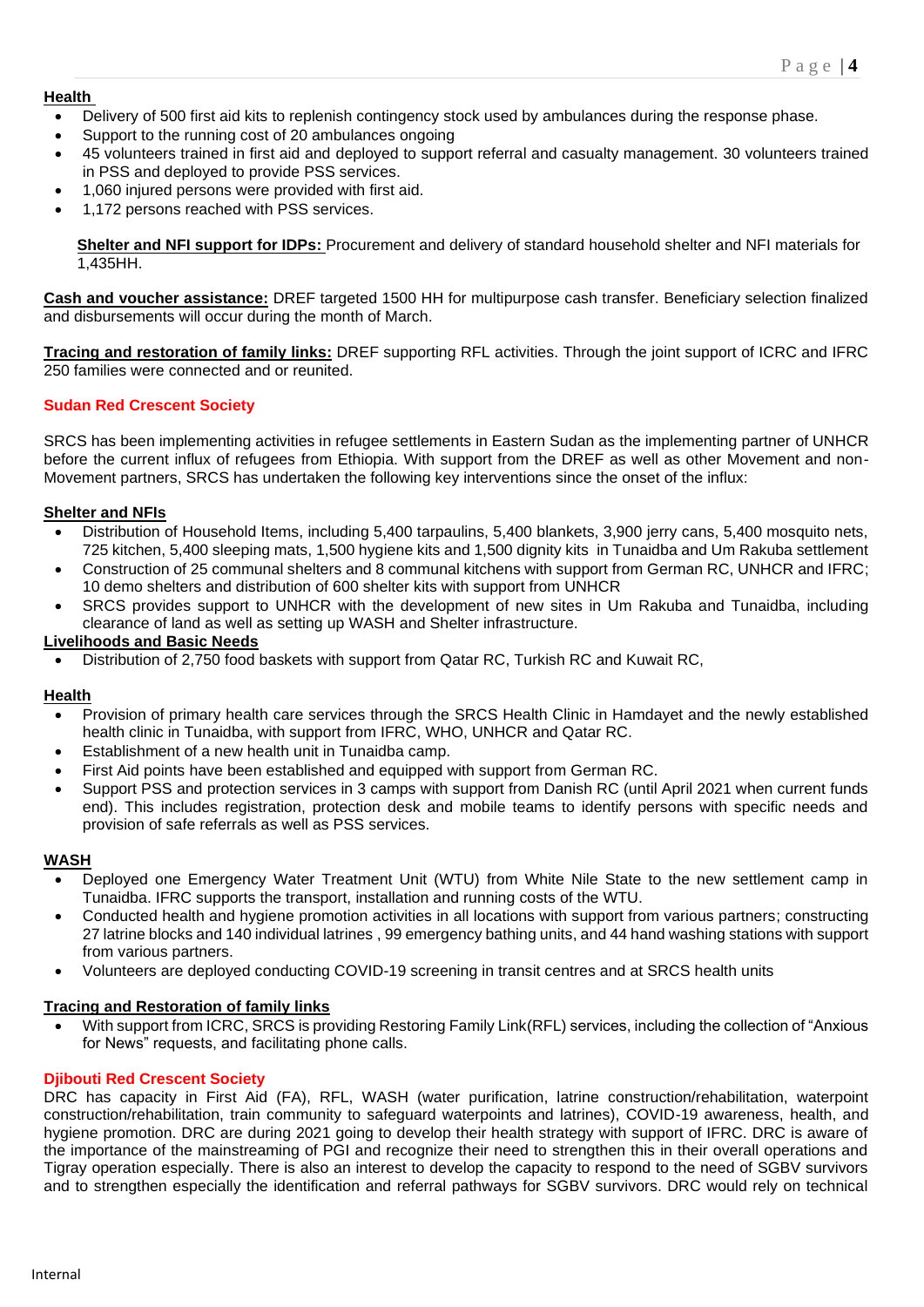support to strengthen their capacity in this field. The HQ have 14 core staff that is supporting all activities carried out by the NS. DRC have branches all over the country and access to all the targeted areas by this appeal. n. Through the DREF loan to the appeal DRC are going to:

### **Health**

- Train volunteers in First Aid
- Conduct First Aid training to refugees in Hol Hol camp and Hol Hol host community

### **WASH**

- Train volunteers in Health and Hygiene Awareness (special focus on handwashing and COVID-19 prevention)
- Positioning of handwashing stations in Hol Hol camp and Hol Hol host community
- Conduct Health and Hygiene Awareness sessions in Hol Hol camp and Hol Hol host community
- Dissemination of Health and Hygiene information material

### **Tracing and Restoration of family links**

• Providing RFL services in Hol Hol camp (supported by ICRC)

## **B. THE OPERATIONAL STRATEGY**

## **Needs assessment and targeting**

### **Ethiopia**

Ethiopia, a regional hub in the Horn of Africa, has had a long history of dealing with and showing resilience against a variety of disasters and emergencies. Having achieved some semblance of stability under the new government, the recent desert locust invasion, recurrent climatic shocks such as floods and droughts, and socioeconomic impact of COVID-19 are the contemporary drivers of humanitarian needs in Ethiopia. Other previous hazards include drought, cholera epidemic, desert locust invasion, floods, and civil unrest.

An estimated 2.6 million people in Tigray, Amhara, Afar, Benishangul-Gumuz, Gambella and SNNPR need humanitarian assistance, based on needs assessments by Ethiopian Red Cross Society carried out in early 2021. Primary needs among affected people in Tigray include food and basic relief items, water and sanitation, medical supplies, and technical assistance for mobile clinics. In January 2021 alone, close to 200,000 people have been internally displaced in Ethiopia, and an estimated 60,000 fled into Sudan. In Djibouti, at least 230 Ethiopian refugees crossed over, besides truck drivers who were stranded as a result of the clashes, stressing the humanitarian caseload for the neighbouring nations and pushing for coordinated and comprehensive action by aid organizations.

Pregnant and lactating women, girls and children are some of the worst affected members of the local population, with significant psychosocial support, reproductive health, food, sanitation and for school-going children, education needs. Child and maternal health services have been drastically disrupted. According to health partners, only 16% of health facilities are providing vaccination services while only 22 per cent are providing maternal services, such as antenatal care and labour and delivery services.

### **Sudan**

Over 68,470 people have crossed the border from Ethiopia to Sudan stretching existing capacities despite continued scale-up efforts. The Interagency Refugee Response Plan (launched in November 2020) is planning for a most likely scenario of 100,000 new arrivals in the first six months of the response, and a worst-case scenario of 200,000 new arrivals in the first six months of the response. Both reception areas in Kassala (Hamdayet) and Village 8 (Gedaref) remain highly congested with poor living conditions due to continued huge gaps in the provision of basic services in all sectors, including WASH, Health, Food, Shelter and Protection. As of February 19, a total of 26,809 people remained at Hamdayet and village 8 centre, a centre with an original capacity to host less than 1,000 people. People are scattered in Hamdayet, and many hosted within the host communities. Relocation to the permanent settlement of Um Rakuba and the newly identified Tunaidba settlement remains a priority, but the process has been slow due to various factors, including long distances, lack of transport and reluctance of refugees to move away from the border area.

The high influx of new arrivals has a significant impact on the host communities and the environment. Due to the overcrowding at transit centres, many refugees are currently residing in the existing villages with host communities, further stretching the already limited available basic services. To expand Um Rakuba and clear land for the new camp Tinaidba, many trees were cut down. The environment will suffer further due to overcrowding and increased pressure on available natural resources.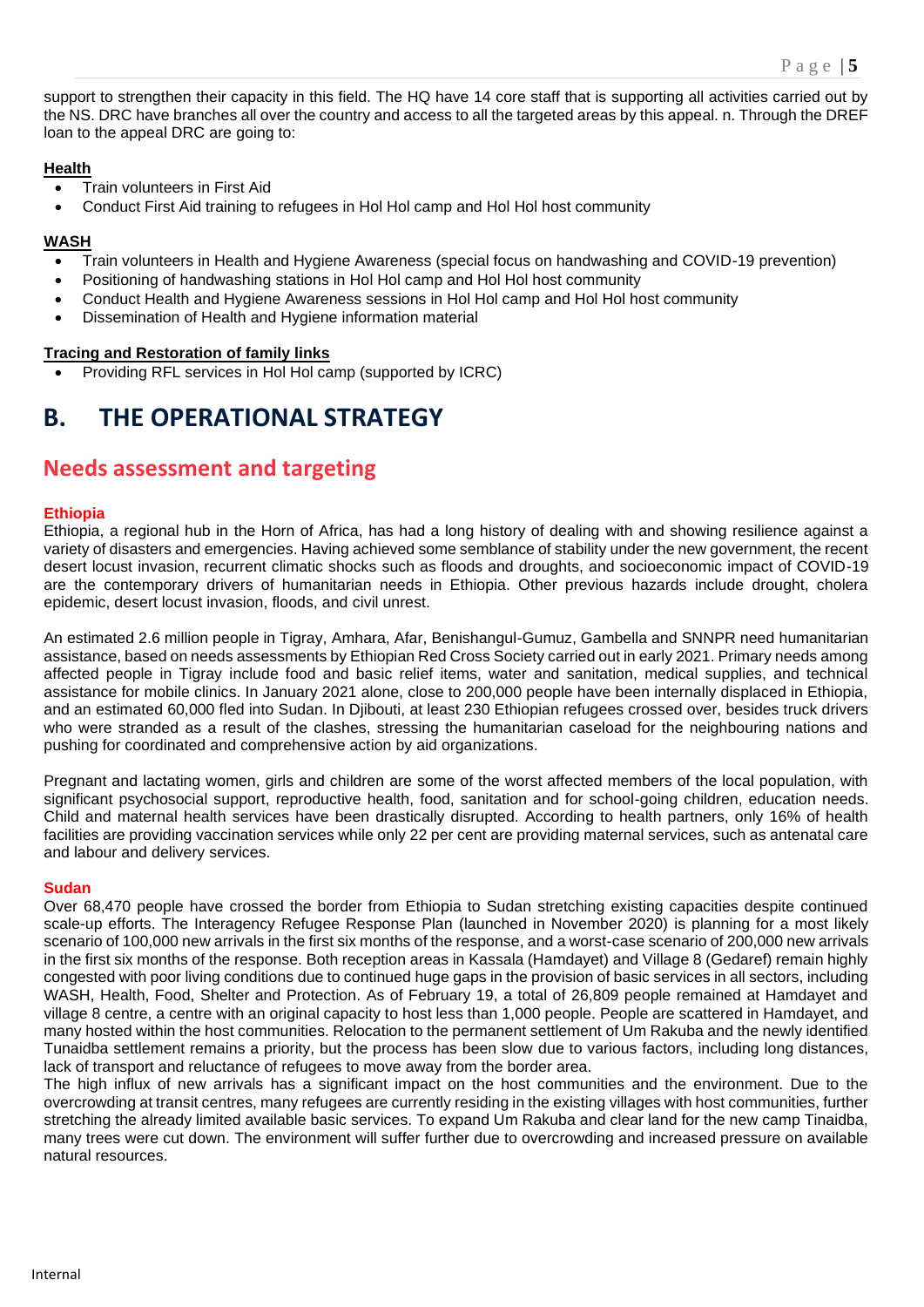SRCS has 2 regional branches involved in the response, Kassala and Gedaref branches. The capacity of Gedaref branch is especially overstretched, the branch needs urgent support in National Society Development (NSD), including staff and volunteer management.

### **Djibouti**

The increase of arriving asylum seekers is putting additional pressure on Hol Hol town already suffering from scarce services and severe poverty. It is possible any arriving Tigrayans wishing to claim asylum will have to be housed in Obock Camp, putting pressure on a town already suffering from scarce services and extreme levels of poverty. In the initial days of the crisis, over 600 Ethiopian trucks were abandoned in Djibouti and around 80% of Ethiopian truck drivers hail from the Tigray region<sup>4</sup>. So far, 179 truck drivers claimed asylum and were transferred to Hol Hol camp to be processed and registered as refugees. Moreover, Ethiopians from different regions continue to cross the border daily for private and commercial purposes, both officially and unofficially, and the situation can change rapidly stranding Ethiopians in Djibouti indefinitely

### **Targeting**

The population targeted by this emergency operation has in consideration several factors: 1) geographic targeting, in nonarmed violence affected areas, and in complementarity to the ICRC response supported actions; 2) the status of the population and consequently the type of their needs, and 3) the multiple shocks that have affected the population of concern in addition to the armed violence. Priority targeting will be informed by appropriate Protection, Gender and Diversity assessment and analysis. With the above in consideration, the following are the targeted areas and corresponding population in need.

In Ethiopia this emergency appeal will target populations in the region of Beshangul Gumuz, SNNPR region Konso zone, Amhara and Afar. In total 350,000 people – IDPs and host communities - will be targeted with shelter, health, WASH, IPC, MHPSS, PGI, DRR, NSD, livelihoods and basic needs interventions.

In Sudan 300,000 people – refugees and host commnuties - from Kassala and Gedaref will be targeted with Shelter, Health, WASH, IPC MHPSS, PGI, DRR, NSD interventions as well as health and hygiene campaigns.

In Djibuti 5,000 people – refugees and host communities - will be targeted in Ali Sabieh, Dikhil, Obock and Tadjoura with WASH, First Aid, health and hygiene promotion, IPC, MHPSS, PGI

More details can be found below in Annex 1.

## **Coordination and partnerships**

### **Federation-wide Approach**

In line with the IFRC Agenda for Renewal and taking precedent from the COVID-19 Appeal and others, this Appeal is part of a Federation-wide approach, which includes the response activities of all Federation members supporting the response. A Federation-wide Single Plan and related reporting mechanism was developed based on the National Societies' response plans and in consultation with all contributing Federation members. This Plan will ensure linkages between all response activities—including bilateral activities and activities funded domestically, establish a best-practice model for good coordination and assist to leverage the capacities of all members of the Federation in the various countries. This is to maximise the collective humanitarian impact of the Red Cross Red Crescent Movement in Ethiopia, Djibouti, and Sudan. The Appeal will emphasize Federation-wide programming, reporting, risk management, information management, external communications, resource mobilization, and peer-to-peer exchange between National Societies. It will also capitalize on the strengths of in-country partners to deliver humanitarian assistance most efficiently under the framework of the IFRC Complex Emergency Appeal and with the host National Societies at the center.

*<sup>4</sup> UNHCR briefing, Djibouti, 16.11.2020*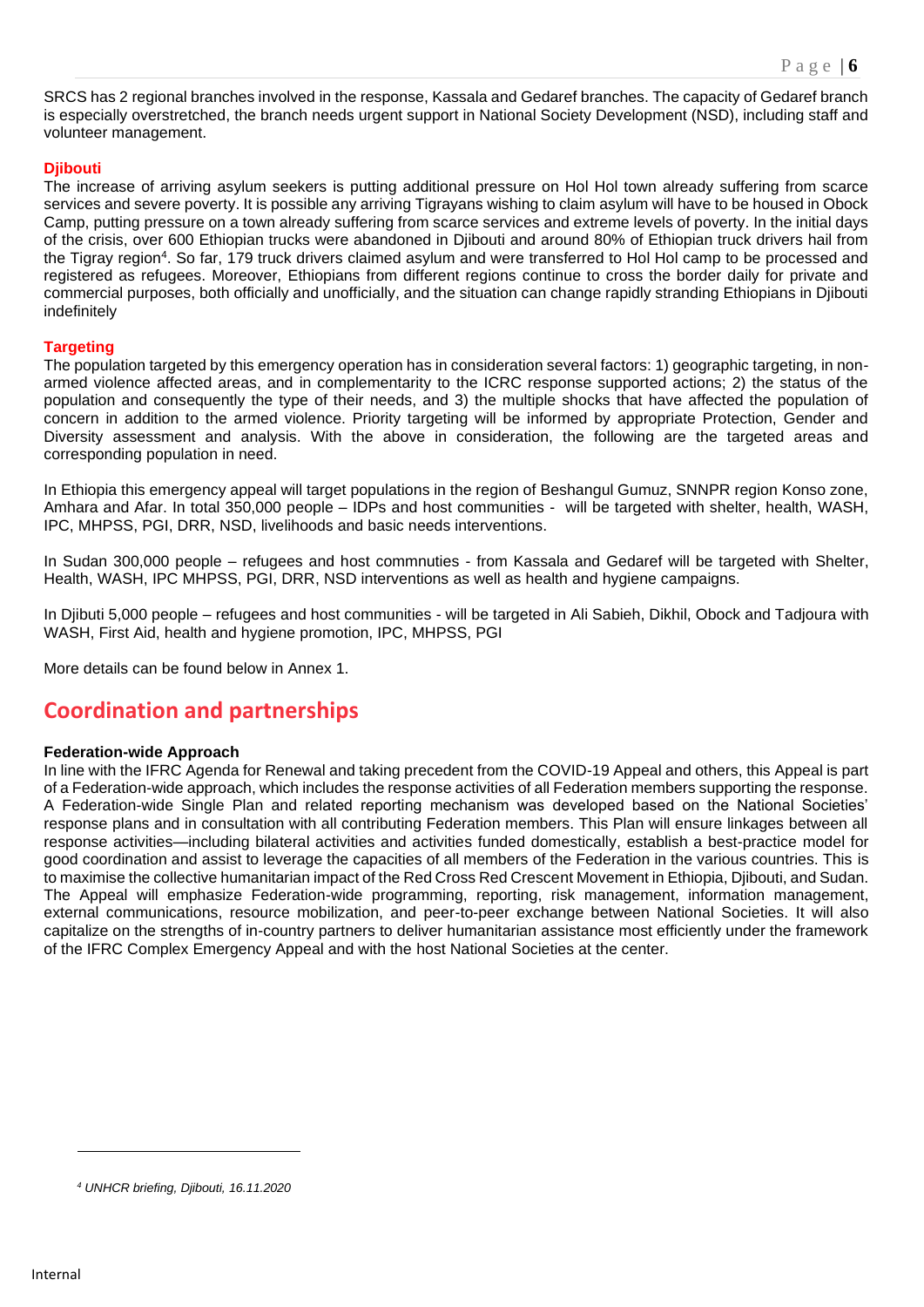Following a series of coordination meetings, where partner National Societies have agreed to work under one common framework to support the host National Societies' in their response to the Population Movement surrounding the Tigray region, the IFRC will seek to capture this coordinated support within the Federation-Wide Emergency Appeal. This while maintaining the spirit of a coordinated Appeal with the ICRC and building on strong coordination mechanisms established between all elements of the Movement.



### **Red Cross Red Crescent Movement Coordination**

### **Ethiopia**

Response operations are coordinated between ERCS, ICRC, IFRC and several partner National Societies - Danish RC, Finish RC, Netherlands RC, German RC, Austria RC, Swiss RC, Qatar RC, British RC and Canadian RC. The ICRC and ERCS will continue addressing humanitarian needs stemming from episodes of armed violence inside the Tigray region and throughout the country. The IFRC, through this Appeal, is coordinating, complementing and providing support to ERCS and partner National Societies in addressing the needs of IDPs fleeing the crisis, host communities devastated by consecutive crisis, and refugees in-country, elsewhere in Ethiopia.



*ERCS conduct distributions at a IDP site for people displaced by recent violence. Source @ERCS* 

*ERCS volunteers prepare for distribution of essential household items to people displaced by recent violence. Source @ERCS*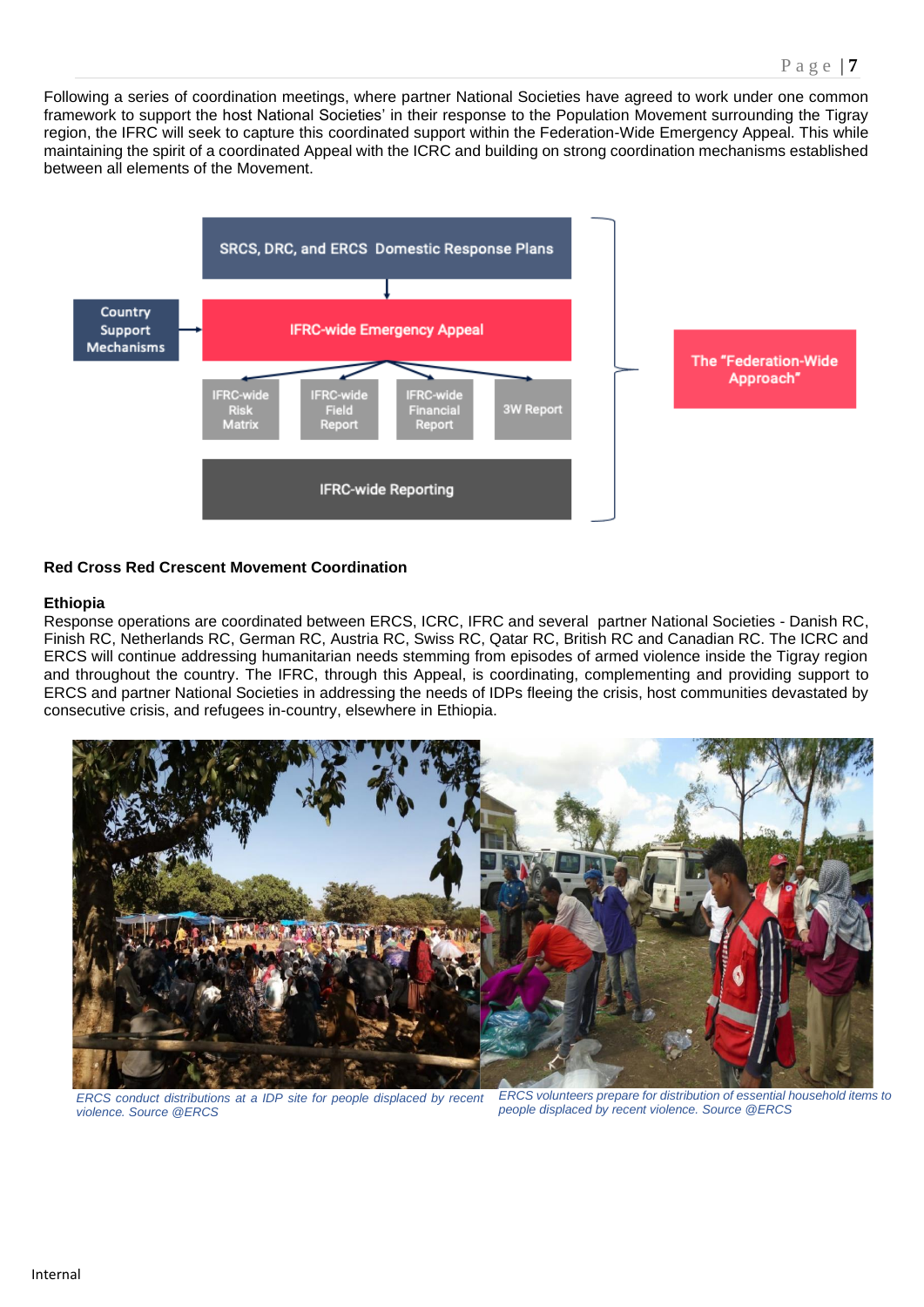### **Sudan**

SRCS' Head of Disaster Management leads weekly operational coordination meetings in Sudan. All in-country Movement partners participate in this meeting, including IFRC, ICRC, Danish RC, Spanish RC, Swedish RC, Swiss RC, Netherlands RC, German RC, Turkish RC and Qatar RC. Movement support to the SRCS Refugee Response operation is well coordinated through this national coordination platform to ensure complementarity and a joint approach to technical and operational support to SRCS in the response. A consolidated Movement Plan to the Refugee Response was developed, planning for three different scenarios and providing a detailed overview of Movement (planned) support to the plan.

### **Djibouti**

Djibouti Red Crescent currently has no bilateral partners supporting it. An IFRC Disaster preparedness delegate is permanently based in Djibouti embedded in the National Society, providing it with technical and day to day coordination support. ICRC supports DRCS through their Mission in Djibouti. Support to the National Society is effectively coordinated with DRCS, IFRC and ICRC communicating several times per week in-country.

### **Overall Movement Coordination**

A multi country coordination cell covering all three countries will ensure strengthened coordination and synergy in planning the response. The Movement will have a shared understanding of the situation and leverage each other's capabilities in multi-country humanitarian situation. Meetings will be led by National Societies and co-facilitated by ICRC and IFRC, with the presence of all involved partner National Societies. As the evolution of the crisis is still unpredictable and the humanitarian consequences go well beyond the Tigray region, National Societies and partners must be updated, coordinated, and prepared to engage in different circumstances.

### **Overview of other actors' actions in country**

In Ethiopia, there are currently 31 actors involved in non-refugee response operations, including 16 INGOs, 9 UN agencies, 4 National NGOs and 2 Government agencies. The Inter-cluster coordination group (ICCG) and sectoral clusters were triggered in Ethiopia in the last week of November. The ERCS is co-leading the Prevention and Response to Sexual Exploitation and Abuse (PSEA) network with IFRC support. Depending on National Disaster Risk Management Commission (NDRMC) decision, the Strategic Multi-Agency Coordination (SMAC) forum, and Federal and Regional Emergency Operation Centers (EOCs) could be activated to mobilize and prioritize available scarce resources and coordinate emergency incident status information and other resources as required. The Government has activated the Zonal Emergency Coordination Center in Gondar and four more Incident Command posts in four woredas/districts bordering Amhara with Northern Tigray (Adiremets, Baker, Dansha, and Maikadr).

In Sudan, the Commissioner of Refugees (COR) and UNHCR co-chair at national level, the Refugee Consultation Forum (RCF). Operational coordination in the field takes place in the Refugee Working Groups (RWGs), also co-chaired by COR and UNHCR. The inter-agency response for the Tigray crisis is coordinated by the RWG based in Kassala and a subgroup RWG has been established in Gedaref. UNHCR has launched the inter-agency refugee emergency response plan for the refugee influx from Ethiopia which is guiding the overall response.

In Djibouti, ONARS has been holding coordination meetings which Djibouti Red Crescent has been attending together with IFRC and/or ICRC. ONARS and the Ministry of Interior have identified triage and transit points and Phase 1 and 2 campsites with lead agencies identified for each technical sector (Health, WASH, MHPSS) for the response. Djibouti Red Crescent is closely coordinating with all stakeholders on the preparedness measures and liaising with UNHCR and IOM daily through the ongoing activities at the Aouraoussa transit camp and Hol Hol camp.

## **C. PROPOSED AREAS FOR INTERVENTION**

**Operational objective:** Provide relevant humanitarian and early recovery assistance as well as protection services to the population affected by the Tigray crisis and underlying drivers of vulnerability (floods, droughts, locust, COVID-19, climate change), in Ethiopia, Sudan and Djibouti, while delivering an accountable operation that engages with and listens to affected people when meeting their needs, especially the most vulnerable and marginalized

| <b>Ethiopia</b> |                                     | <b>Sudan</b> |                                           |  | <b>Diibouti</b>            |  |
|-----------------|-------------------------------------|--------------|-------------------------------------------|--|----------------------------|--|
|                 | Integrated humanitarian and early   |              | Integrated humanitarian and early $\cdot$ |  | Integrated humanitarian    |  |
|                 | recovery assistance to IDP and host |              | assistance to refugees and                |  | assistance to refugees and |  |
|                 | communities                         |              | host communities                          |  | host communities           |  |
|                 | Address compounded disasters,       |              | Address compounded disasters,             |  | Contingency planning       |  |
|                 | secondary impacts                   |              | secondary impacts                         |  | DRCS capacity strengthenin |  |
|                 | Do No Harm                          |              | Do No Harm                                |  | Do no harm                 |  |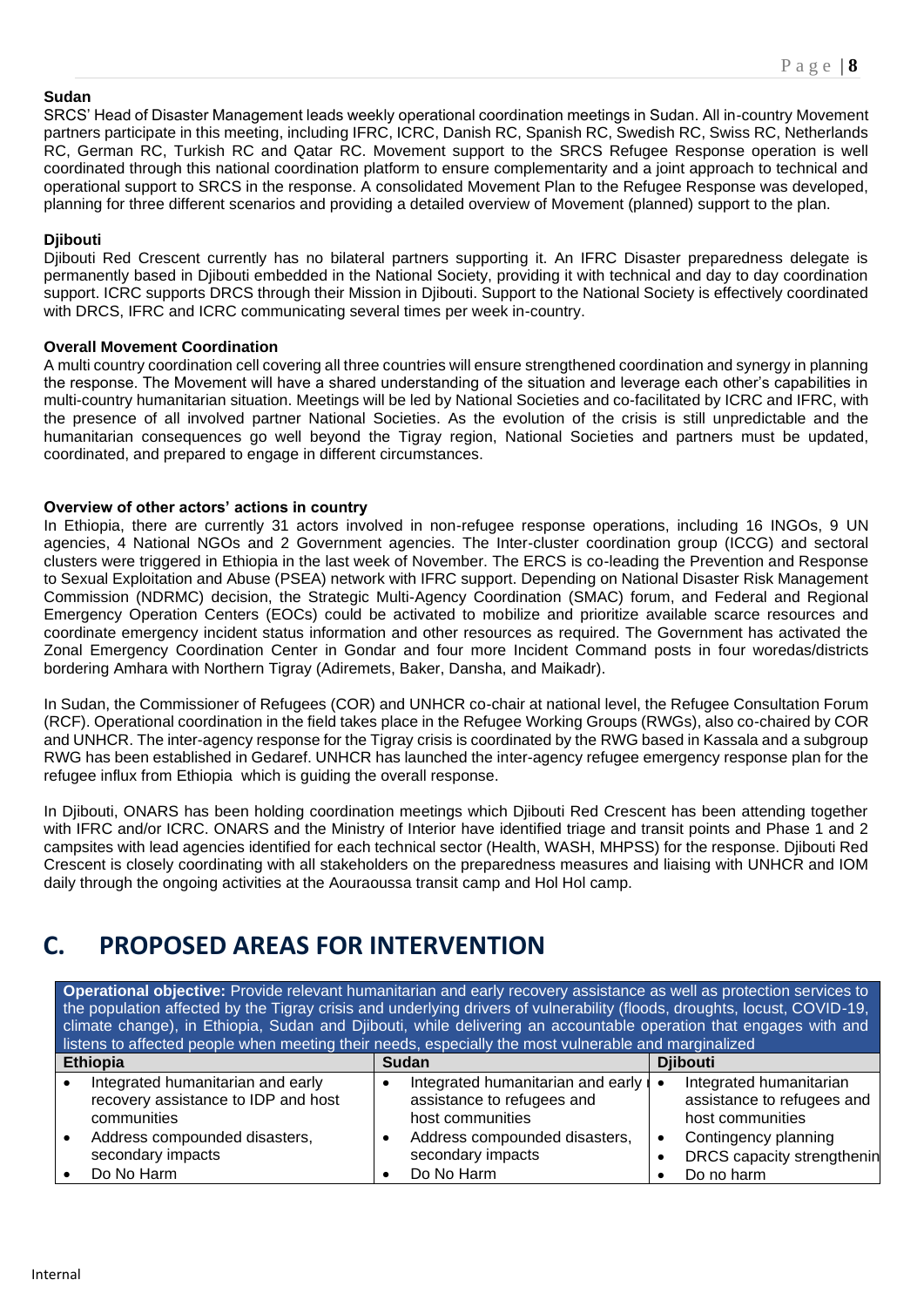| Support recovery process and<br>$\bullet$<br>durable solutions<br><b>ERCS's Strengthening</b><br>$\bullet$<br>Coordination                                                                                                                                            | Support recovery process and<br>durable solutions<br><b>SRCS's Strengthening</b><br>Coordination |  |  |  |
|-----------------------------------------------------------------------------------------------------------------------------------------------------------------------------------------------------------------------------------------------------------------------|--------------------------------------------------------------------------------------------------|--|--|--|
| <b>Multi-County Support</b>                                                                                                                                                                                                                                           |                                                                                                  |  |  |  |
| Peer to Peer support (NS/Branch – NS/Branch coordination, information sharing and support)                                                                                                                                                                            |                                                                                                  |  |  |  |
| PGI and PSS support: Continuous PGI and PSS services for cases requiring special attention people (refugees and re<br>Humanitarian Service Points: Allowing continuity of humanitarian services along the travel/journeys of the refugees<br>and voluntary returnees. |                                                                                                  |  |  |  |
| Advocacy for durable solutions<br>Multi-country response services: i. RC/RC Coordination & IM tools ii. contingency planning and technical                                                                                                                            |                                                                                                  |  |  |  |
| advisory. iii. Rapid Response / surge activation. iv. Coordinated logistics and supply chains; v. Coordinated efforts<br>for positioning National Societies' Response and assertive Partnership and Resource Developments (PRDs).                                     |                                                                                                  |  |  |  |

The operational objective will be achieved through:

- Multisectoral humanitarian relief services to IDPs and Refugees on the move: first aid services, Psychosocial support, Food and Household items (preferably though Cash and Voucher Assistance (CVA)), PGI including identification and referral of SGBV and children protection cases, Water and Hygiene, including Menstrual Hygiene Management (MHM), IPC, Immunisations, Malnutrition screening, COVID-19 screening, surveillance and preventative measures for high risk groups, access to timely, accurate and trusted information as a relief service.
- Short to medium term humanitarian assistance and protection to IDPs, Refugees that have found temporary accommodation in formal or informal shelters and settlements, including Shelter & Essential household items (EHI), WASH, safe spaces for children and women, safe referral systems for cases of SGBV and child abuse or neglect, sexual and reproductive health (SRH), PSS support, primary health care (including includes referral systems and ambulance services), basic needs support (through cash or in-kind),
- Support to host communities and population affected by the crisis and other shocks (non-displaced), including those families hosting IDPs and refugees, with basic needs support and livelihood strengthening or recovery, basic health care, drinking water supply, sanitation infrastructure requirements, hygiene promotion and materials provision, and PGI and PSS support wherever needed;

### **Logistics and Supply chain**

Logistics responsibilities will include sourcing the most urgent and relevant relief items, delivered and distributed equitably to those in need, in a timely, transparent, and cost-efficient manner. For the initial response, available prepositioned National Society stocks will be utilized and replenished locally or internationally depending on local availability. Warehousing may play a significant role in these operations, where possible the National Society will use central

warehouses to store items in advance of distribution activities. Fleet assets will be deployed as and where requested, assessments of logistics capacity and systems (incl. procurement, transport, warehousing, fleet management) will be carried out where possible to enhance National Societies' logistics infrastructure on hardware, software, capacities and preparedness.

### **Planning, Monitoring, Evaluation and Reporting (PMER)**

The IFRC will ensure space for joint analysis, planning, and task allocations of pNS' through an agreed-upon coordination architecture and a Federation-Wide Plan of Action, which will be jointly developed and agreed upon by the HNS, IFRC, and pNS' to ensure all in-country programming relevant to this appeal is properly coordinated and captured.

To successfully implement this Federation-wide approach, it is understood that all host and partner National Societies are fully supportive of the approach and committed to its successful implementation. To do so, all partners commit to providing regular information to the IFRC IM team. Partner National Societies will be required to report narratively regularly through an agreed-upon reporting tool. The IFRC will consolidate the results to produce Federation-wide IM products including a 3W mapping, Federation-wide operational Updates, and others as necessary. This information can equally be used to produce separate Movement-wide IM products, including a Movement Picture, to demonstrate the collective impact of the Movement in response to the crisis in Tigray.

### **National Society Development**

A strong focus will be placed on strengthening National Societies' capacities, enhancing skills and task shifting as leading humanitarian actors in their respective countries by promoting greater coordination and local cooperation and partnerships, governance and strategic planning, engaging and strengthening its existing volunteer network, stabilizing or increasing the National Societies' financial resources, including good management practices. The Appeal will thus focus on the following areas: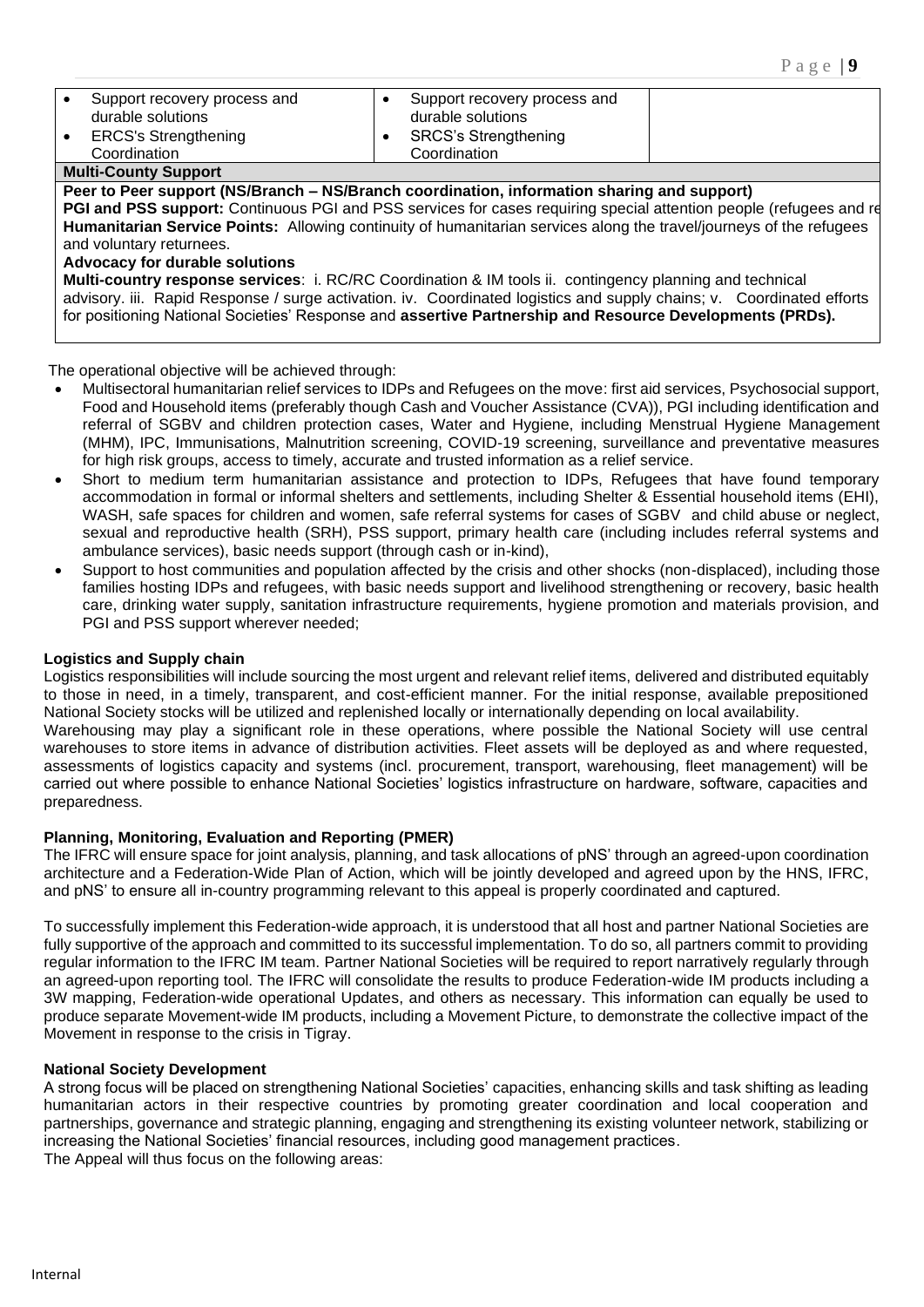- National Society Preparedness: The Appeal will invest in supporting further implementation of the Preparedness for Effective Response (PER) Plan of Action in Ethiopia and support Sudan and Djibouti Red Crescent
- Coordination, cooperation and local equal partnership: Support the ERCS, SRCS and DRCS to strengthen their auxiliary role and enhance their visibility and recognition as priority humanitarian actors in their countries through active participation and role in humanitarian country teams and coordination mechanism.
- Governance and Strategic Planning: support ERCS, SRCS and DRCS in the development of stronger and updated governance policies that allow accountable and agile decision-making, compliant with RC/RC internal rules and regulations as well as the principles and best standards of humanitarian action.
- Financial Management and Resource Mobilization: review of the financial procedures, and tools, and revisit the National Societies business model, including a resource mobilization plan that permits stability.
- Digitalization and digital inclusion: modernize the work platforms used in the National Society for better and faster coordination between teams, as well as better controls and outreach mechanisms to branches and volunteers.
- Volunteer Management: bring volunteers closer to the National Society, provide adequate duty of care, capacitate volunteers to act according to principles of humanitarian action and CEA.

### **COVID-19 Response**

This operation and its operational strategy considers the risks related to the current COVID-19 pandemic and is aligned with the IFRC global emergency appeal that supports National Societies to deliver assistance and support to communities affected or at risk of being affected by the COVID-19 pandemic.

| COVID-19 cases as of 18 March (source: PAHO) |                 |        |  |
|----------------------------------------------|-----------------|--------|--|
| Country                                      | Confirmed cases | Deaths |  |
| Ethiopia                                     | 179.812         | 2.592  |  |
| Sudan                                        | 30.989          | 1.959  |  |
| Diibouti                                     | 6,835           | 63     |  |

The National Societies' response to COVID-19 is supported through the [IFRC global appeal,](https://www.ifrc.org/en/publications-and-reports/appeals/?ac=MDRCOVID19&at=0&c=&co=&dt=1&f=&re=&t=&ti=&zo=) which is facilitating and supporting them to maintain critical service provision, while adapting to COVID-19. This Coordinated Appeal operation is aligned with and will contribute to the current global strategy and regional Emergency Plan of Action for COVID-19 developed by the IFRC Africa Regional Office, in coordination with global and regional partners. This means that the National Societies will ensure, even as they respond to the humanitarian needs due to the Tigray Crisis, that COVID-19 prevention measures are adhered to, in line with the regional plan of action and their national COVID-19 country plans.

IFRC continues to assess how emergency operations in response to disasters and crisis should adapt to this crisis and provide necessary guidance to its membership on the same. The National Societies will keep monitoring the situation closely and revise the plan accordingly if needed, taking into consideration the evolving COVID-19 situation and the operational risks that might develop, including operational challenges related to access to the affected population, availability of items, procurement issues, and movement of National Societies volunteers and staff. For more information, please consult the [COVID-19 operation page](https://go.ifrc.org/emergencies/3972#details) [IFRC Go platform](https://go.ifrc.org/emergencies/3972#details) and the [12-month Update.](https://adore.ifrc.org/Download.aspx?FileId=390029)

### **Business continuity for the operation**

Business continuity planning is currently a priority for the IFRC in all the countries of the operation. The main objective related to business continuity planning is to ensure critical functions of IFRC is do not stop and the support provided to the NSs is on time and tailored to the preventive measure in place. Identification of the risks to business continuity and mitigation measures for the identified risks will put in place to ensure continuity of operation. New working modalities will be established in the country of the operations, tailored to the measures required by the various governments. To address identified risks for Rapid Response Personnel and following the duty of care principles, a constantly monitoring of the situation are carry out and information sharing meeting has been held with all the NSs who have deployed personnel in the ground.

### **Security Context of the response operation**

The operational risk environments in Ethiopia, Sudan and Djibouti are diverse and threats vary widely by location. IFRC has been progressing to erect a strong security system in support of this multi-country Emergency Appeal while safeguarding the operation, staff and assets. Considering the volume and scale as well as regional sensitivities a full-time operational security focal point will be sought. The security focal point will keep under security management control all three countries and the IFRC operation designed under this Emergency Appeal. Taking also in to account the fact that most of the operational areas are either in Orange or Red phase, a detailed and well-orchestrated security support mechanism will be deployed with strong emphasis on coordination and cooperation on security matters with key stakeholders such as the Host National Society and ICRC. An advanced telecommunication system will be designed and implemented to strengthen operational management and security oversight. Secured and well-designed internal security setting will support Country and Operations management with high standard MSR compliance (design, plans,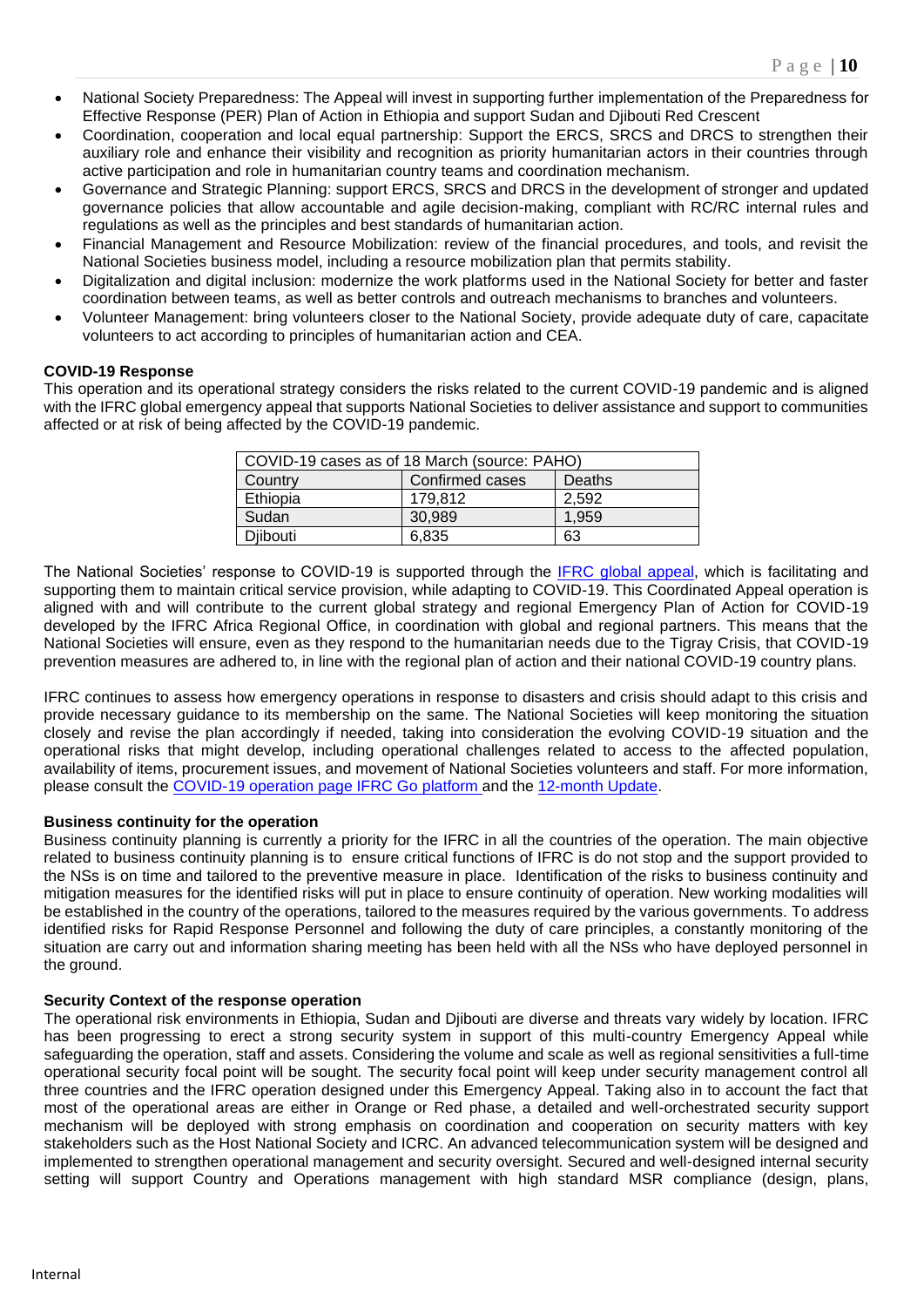contingencies, internal regulations, security oversight and controls). Close technical supervision from a security and safety angle will be carried out by the Regional Security Unit.

## **STRATEGIC AREAS OF FOCUS**



## **Shelter and Essential Household items**

**People targeted: 31,500**  Ethiopia: 10,500 (Male: 5,000 / Female: 5,500) Sudan: 21,000 (Male: 10,290 / Female: 10,710) Djibouti: N/A **Requirements (CHF): 4,199,000**

### Proposed intervention

Displaced populations have abandoned their homes and moved to seek refuge in camps or host communities in different regions. Majority of displaced persons are living in congested open settings with minimum shelter support. ERCS and SRCS will seek to ensure that people in camps, particularly people needing special assistance, can live in safety and dignity, through the distribution of essential household items and emergency shelter kits and technical support, guidance and awareness-raising in safe shelter design and settlement planning provided. During the construction of emergency shelter, National Societies will encourage communities to utilize salvaged and locally available materials as part of community contribution to the assistance.

### **Shelter Outcome 1: Communities in disaster and crisis-affected areas restore and strengthen their safety, well-being and short-term recovery through emergency shelter and settlement solutions**

### **Shelter Output 1.1: Short-term shelter and settlement assistance is provided to affected households**

### **Ethiopia and Sudan**

- Assessment of shelter needs, capacities, and gaps. Do no harm procedures will be ensured in the assessments to incorporate target recipient safety.
- Identify coordination needs with shelter cluster, local authorities and communities;
- Identification of community participation modalities in program design and implementation
- Identification of caseloads and verification of beneficiaries in different target groups inclusion factors integrate gender, diversity, and disability in the response
- Distribution of emergency shelter kits and essential household items
- Construction of communal kitchens and accessible communal shelter (inclusive of WASH facilities)
- Support communities with building materials for transitional shelter solutions
- Cash feasibility and market assessments
- Energy saving cooking solutions and solar lamps prioritising single-headed female households and young girls.
- Monitoring of the use of distributed shelter and household items and/or cash

### **Shelter Output 1.2: Technical support, guidance and awareness-raising in safe shelter design and settlement planning and improved building techniques are provided to NS staff, volunteers, and affected households**

### **Ethiopia and Sudan**

- Train 60 volunteers in "all under one roof" shelter and distribution techniques Sudan
- Demonstration of shelter kits use and emergency shelter construction at distribution site
- Design, translate and disseminate shelter related IEC materials
- Mobilization and training of volunteers on build back safer for targeted communities
- Training on simple construction of fuel-efficient stoves to reduce reliance on timber
- Monitoring of shelter activities and coordination with WASH for service access

- .



**Livelihoods and basic needs**

**People targeted: 66,667**  Ethiopia: 36,667 (Male: 16,114 /Female: 20,553) Sudan: 30,000 (Male: 12,500 /Female: 17,500) Djibouti: N/A **Requirements (CHF): 5,019,000**

### Proposed intervention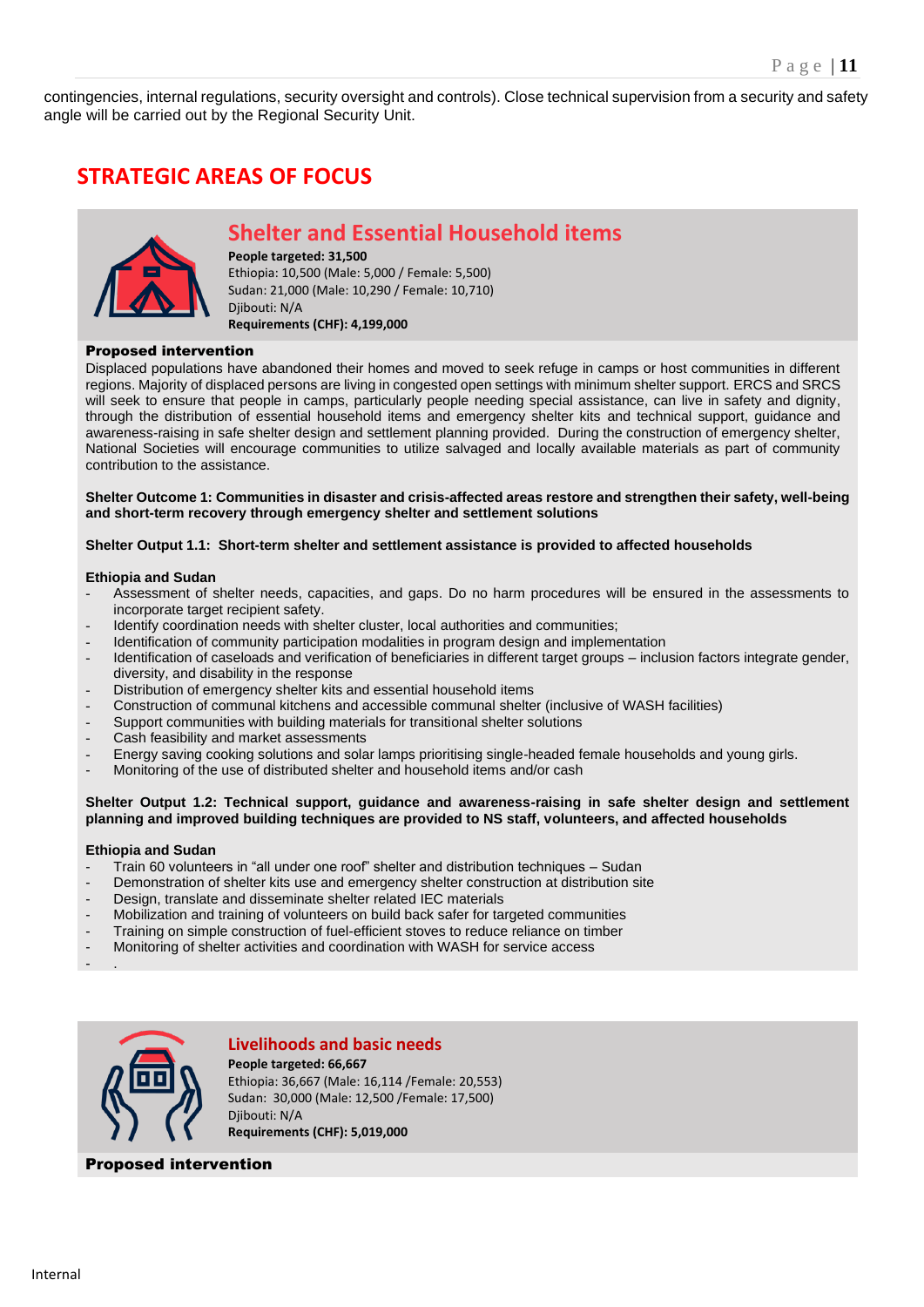**Ethiopia and Sudan:** Populations have had their livelihoods impacted as a result of armed violence, floods, droughts, locust infestations – reducing income, and negatively impacted purchasing power thus contributing to the risk of deteriorating food security in the affected areas. ERCS and SRCS will target displaced populations in camps with food rations either in kind or through a cash mechanism (depending on market feasibility assessment) for at least six months, with further support to special population groups such as children, pregnant and lactating women, the sick, disabled, and older people with food supplements. The assessment of cash feasibility and market potentials will also determine the survival minimum expenditure basket of cash value per household per cycle. Medium-term livelihood recovery support to host communities, including supporting farmers with seeds, tools and trainings, or small grants for micro-business initiatives, will also be prioritized.

### **Livelihood basic needs Outcome 1: Communities, especially in disaster and crisis-affected areas, restore and strengthen their livelihoods**

### **Livelihoods and basic needs Output 1.1: Basic needs assistance for livelihoods security including food is provided to the most affected communities**

### **Ethiopia and Sudan**

- *-* Basic needs assistance (food) is provided to displaced households.
- *-* Establish CEA mechanisms to ensure information can be shared with recipients on the assistance being provided, selection criteria, distribution processes and to provide feedback/complaints. (applicable for all three outputs) Collect and process feedbacks from targeted communities and conduct post-distribution monitoring

**Livelihoods and basic needs Output 1.2: Household livelihoods security is enhanced through food production and restoration of income-generating activities** 

### **Ethiopia and Sudan**

- *-* Recovery needs assessments, market assessments, identification and targeting of vulnerable food insecure households/individuals will integrate PGI principles
- *-* Distribution of seeds and tools for displaced and host communities following the seasonal calendar
- *-* Provision of small grants for most affected/at risk groups and individuals (PGI) through micro-business initiatives.
- *-* Provision of skills and vocational training.

### **Livelihoods and basic needs Output 1.3: Households are provided with multipurpose cash grants to address their basic needs.**

### **Ethiopia**

*-*

- *-* Basic needs assistance is delivered through cash and voucher assistance, including cash for work to 7,500 persons (1,500HHs) over a period of three months
- *-* Conduct market assessment and feasibility study to inform cash assistance strategies
- *-* Design of the multipurpose cash program, including definition of survival minimum expenditure basket (SMEB)
- *-* Distribution of monthly cash assistance to selected households and monthly monitoring of cash distribution



### **Health**

**People targeted: 221,000**  Ethiopia: 150,000 (Male: 66,000 /Female: 84,000) Sudan: 66,000 (Male: 21,780 /Female: 44,220) Djibouti: 5,000 (Male: 3,000 / Female: 2,000) **Requirements (CHF): 3,812,000**

### Proposed intervention

Displaced populations are living without access to basic health services as health facilities have either been closed, damaged, looted or health care workers left for personal safety. With none or limited access to safe water supply and sanitation in the camps, it is anticipated that infectious, waterborne, and vector-borne diseases are likely to rise and conditions will also exacerbate any pre-existing health conditions. Majority of the affected population (including children and youth) have been exposed to traumatic situations and severe mental stress as a result of displacement, separation, loss of loved ones, loss of property and livelihoods and forced to flee from their homes.

All of these countries are also facing an increase in the number of COVID-19 cases; and the crowded settings in camps makes protocols such as physical distancing challenging. There are also no formal risk communication strategies in place; meaning that people living in camps may lack the information needed to reduce their personal risks of disease. ERCS, SRCS and DRCS target people with integrated basic health services including, Mental Health and Psychosocial Support, primary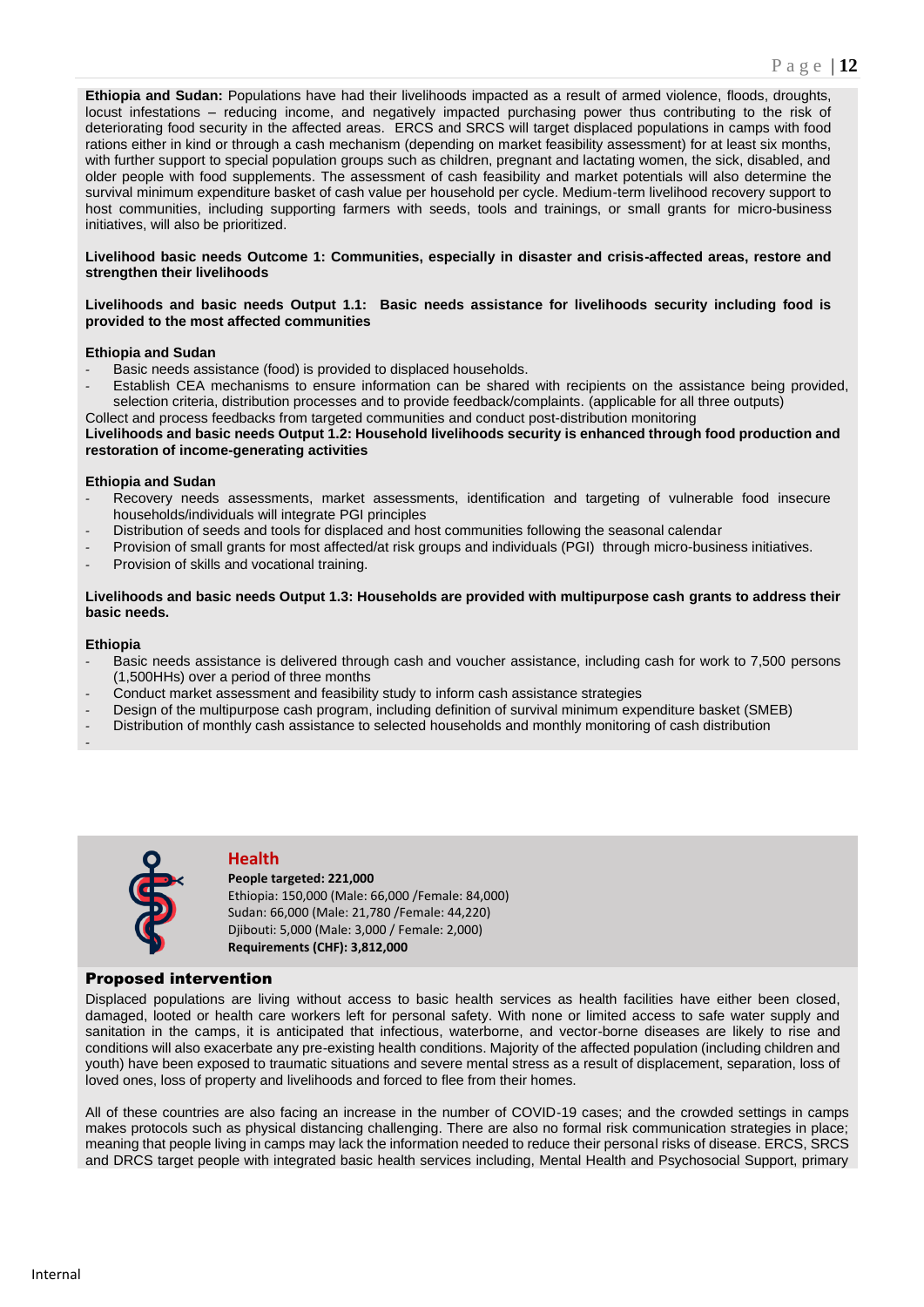health care and routine immunization and nutrition services. Health activities are closely coordinated with the ICRC to avoid duplication and ensure a maximum coverage and impact.

### **Health Outcome 1: The immediate risks to the health of affected populations are reduced**

#### **Health Output 1.1: Communities are provided with services to identify and reduce health risks**

#### **Ethiopia, Sudan and Djibouti**

- *-* Training volunteers on community-based epidemic surveillance, Basic first aid (BFA), Psychological First Aid (PFA)
- *-* Training on household treatment and identification of danger signs/awareness of symptoms for diseases such as COVID-19 and AWD/Cholera and promotion of healthcare seeking behaviour (CBHFA)
- *-* Risk communication and community engagement activities for COVID-19 within IDP settlements and project areas

#### **Health Outcome 2: The immediate risks to the health of the affected populations are reduced through improved access to medical treatment**

#### **Health Output 2.1: Improved access to health care and emergency health care for the targeted population and communities.**

### **Ethiopia, Sudan and Djibouti**

- Procurement of First Aid kits and integrated First aid and PFA training
- Support to ambulance services- fuel, maintenance, equipment Ethiopia
- Purchase visibility gear for volunteers and of PPE (masks and sanitizer) for first aid volunteers
- Prepositioning of health supplies for emergency response and referrals
- Provision of First Aid and ambulance services to injured and displaced people and support to Ambulance services
- Provide health equipment and furniture for SRCS health posts
- Support with running costs of health clinics, including additional staff Sudan

#### **Health Outcome 3: Transmission of diseases of epidemic potential is reduced**

### **Health Output 3.1: Community-based disease prevention and health promotion is provided by NS to the target population**

#### **Ethiopia, Sudan and Djibouti**

- Set-Up and equipping of Community Health Mobilization Points in vulnerable communities exposed to health risks
- Equip volunteers with basic health kit, including thermometers protection gear and bicycles for outreach activities at entry points – Sudan
- Social mobilization and risk communication activities in Malaria, AWD, Cholera, HIV, TB, Malnutrition (IYCF) and COVID-19 prevention, symptoms identification and treatments and health seeking behaviour (CBHFA)
- Distributing chlorine tabs, mosquito nets, soap as part of community-based disease prevention activities Sudan
- Prepositioning of ORP materials and establishment of ORPs as necessary in case of outbreak of AWD
- Support MoH vaccination campaigns activities and maternal and infant health care through volunteers' mobile brigades

#### **Health Outcome 4: Less severe cases of disease or malnutrition are treated in the community, with referral pathways for severe cases established**

#### **Health Output 4.1: Acute malnutrition cases are managed in the community, with referral established for severe cases**

- Nutrition screening (identification and referrals) and supplements are provided to children and pregnant women
- Identify referral pathways and treatment options for children and PLW identified as potentially malnourished

#### **Health Outcome 5: The psychosocial impacts of the emergency are lessened**

#### **Health Output 5.1: Psychosocial support provided to the target population as well as to RCRC volunteers and staff**

### **Ethiopia, Sudan and Djibouti**

- Training for volunteers in psychological first aid and referrals; provide basic PSS to people affected and to to staff and volunteers
- Referral pathways are established to specialized services
- Refresher trainings and reorientation of staff and volunteers in basic first aid, PSS, lay counselling and referrals
- Provision of psychosocial support to population displaced and affected by armed violence, including PFA, individual and group sessions, basic counselling for substance abuse and Adolescent Sexual and Reproductive Health (ASRH) psychoeducation and recreational activities for children and youth
- Strengthening the systems to provide psychosocial support to frontline staff and volunteers
- Provision of psychosocial support to SGBV survivors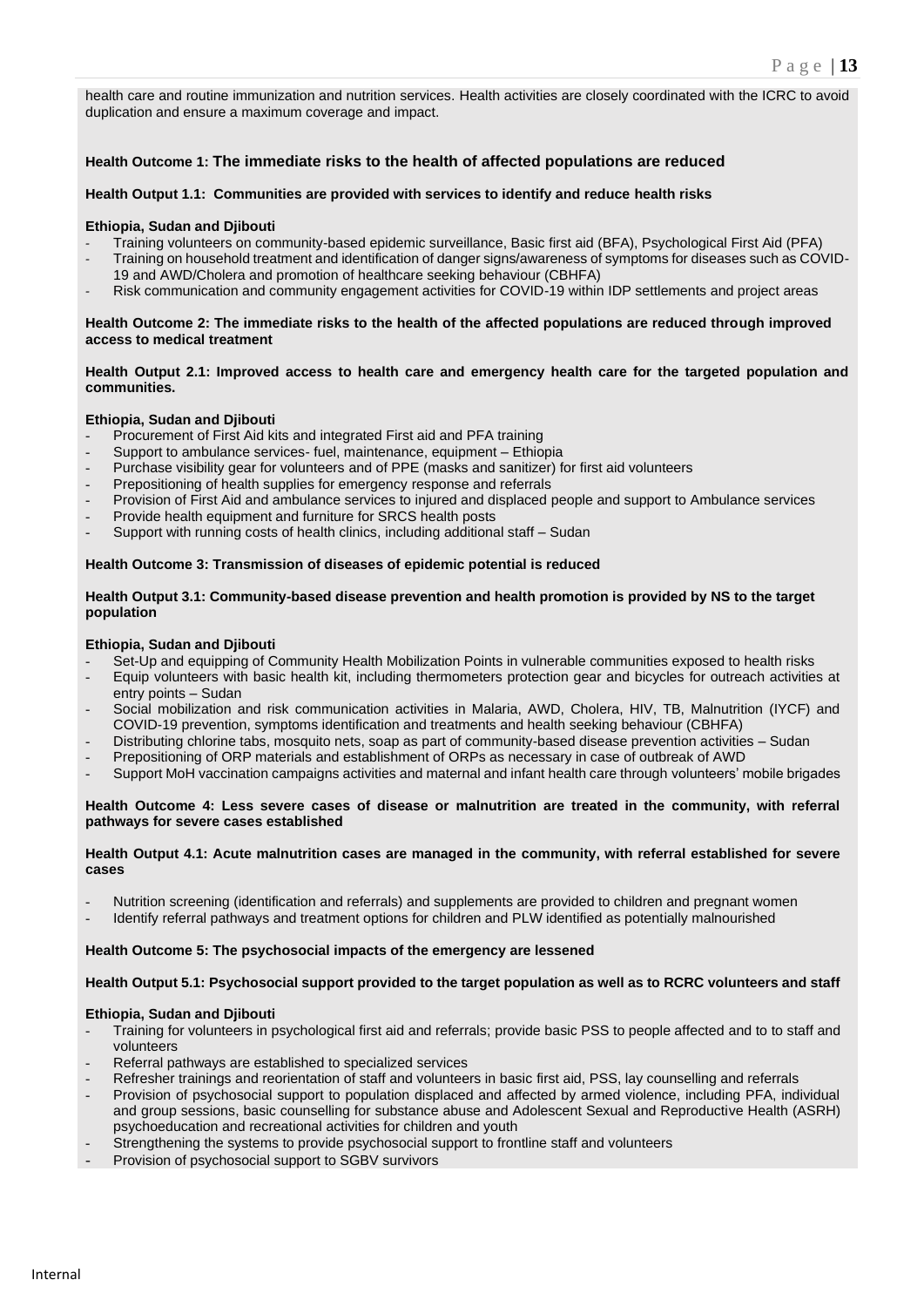

### **Water, sanitation and hygiene**

**People targeted: 144,333**  Ethiopia: 73,333 (Male: 32,267 /Female: 41,066) Sudan: 66,000 (Male: 21,780 /Female: 44,220) Djibouti: 5,000 (Male: 3,000 / Female: 2,000) **Requirements (CHF): 4,647,000**

### Proposed intervention

Displaced populations currently depend on already limited access to clean, safe, and potable drinking water and water for domestic use in the host communities. If not controlled, it may bring competition and violence to access this scarce commodity between the IDPs and the host communities. Further to this, the prevalence of COVID-19 and the potential for community transmission within informal and temporary shelter areas and arrangements must be considered as an essential focus in the need for water provision, hygiene training and improving hygiene practices, such as the use of handsfree washing stations. In camps, there are no designated areas for solid waste disposal and there are no toilets forcing people in those camps to open defecation. The sudden influx of refugees to Sudan has overwhelmed the structures at entry points and transit, while the infrastructure in settlements is not ready to accommodate the increased number of refugees.

ERCS, SRCS and DRCS will provide people in camps and host communities with improved access to safe drinking water, sanitation, and hygiene. This will be achieved through the provision of household water treatment and storage kits (buckets, jerrycans with lids); as well as water trucking if required. Community-level construction of latrines through provision of toilet slabs and training of local sanitation artisans who will further train the local communities in the construction of locally and culturally appropriate latrines will also be prioritized. Hygiene promotion and awareness sessions, as well as hygiene related supplies (hand sanitizer and soap), will be provided; and handwashing stations installed

### **WASH Outcome1: Vulnerable people have increased access to appropriate and sustainable water, sanitation and hygiene services**

### **WASH Output 1.1: Communities are provided with improved access to safe water**

### **Ethiopia, Sudan and Djibouti**

- *-* Conduct WASH related trainings for National Society staff and volunteers
- *-* Conduct initial assessment of the water, sanitation, and hygiene situation in targeted communities
- *-* Continuously monitor the water, sanitation, and hygiene situation in targeted communities
- *-* Coordinate with other WASH actors on target group needs and appropriate response
- *-* Provision of safe potable drinking water (water trucking or other modalities such as the rehabilitation of existing water systems)
- *-* Testing and purification in IDP and refugee camps, and at transit points
- *-* Maintenance and Rehabilitation of Water Systems
- *-* Provision and installation of water systems such as T45, T70 and T95 CBM Water Tanks with tap stands Sudan
- *-* Running WTU in Tunaidba settlement camp
- *-* Distribute water purification agents for household level use
- *-* Train population of targeted communities on safe water storage and safe use of water treatment products
- *-* Procurement and distribution of jerry cans
- *-* Provision of 12 handwashing points in strategic locations, and equipped with water, soap

### **WASH Output 1.2: Communities are supported by NSs to reduce open defecation**

### **Ethiopia, Sudan and Djibouti**

- *-* Construction and equipping community latrines (including for PwD), with appropriate hygiene facilities
- *-* Establishment and equipping WaSH Committees
- *-* Development and promotion of appropriate solid waste management plans at community level in conjunction with local authorities
- *-* Rehabilitation of community latrines in host communities
- *-* Construction and installation of bathing, shower and handwashing units in camps
- *-* Ensure toilets and washing units are clean and maintained through provision of spraying pumps and insecticides
- *-* Ensure that community-based approaches are implemented to support the design and location
- *-* Community based approaches through CEA approaches with adequate consideration of design and access (including ensuring separate facilities for men and women, and adequate lighting etc.)

### **WASH Output 1.3: NS promote behavioural change in personal and community hygiene (including MHM) among targeted communities**

### **Ethiopia, Sudan and Djibouti**

*-* Distribution of household hygiene kits including soap and other detergents and women's dignity kits.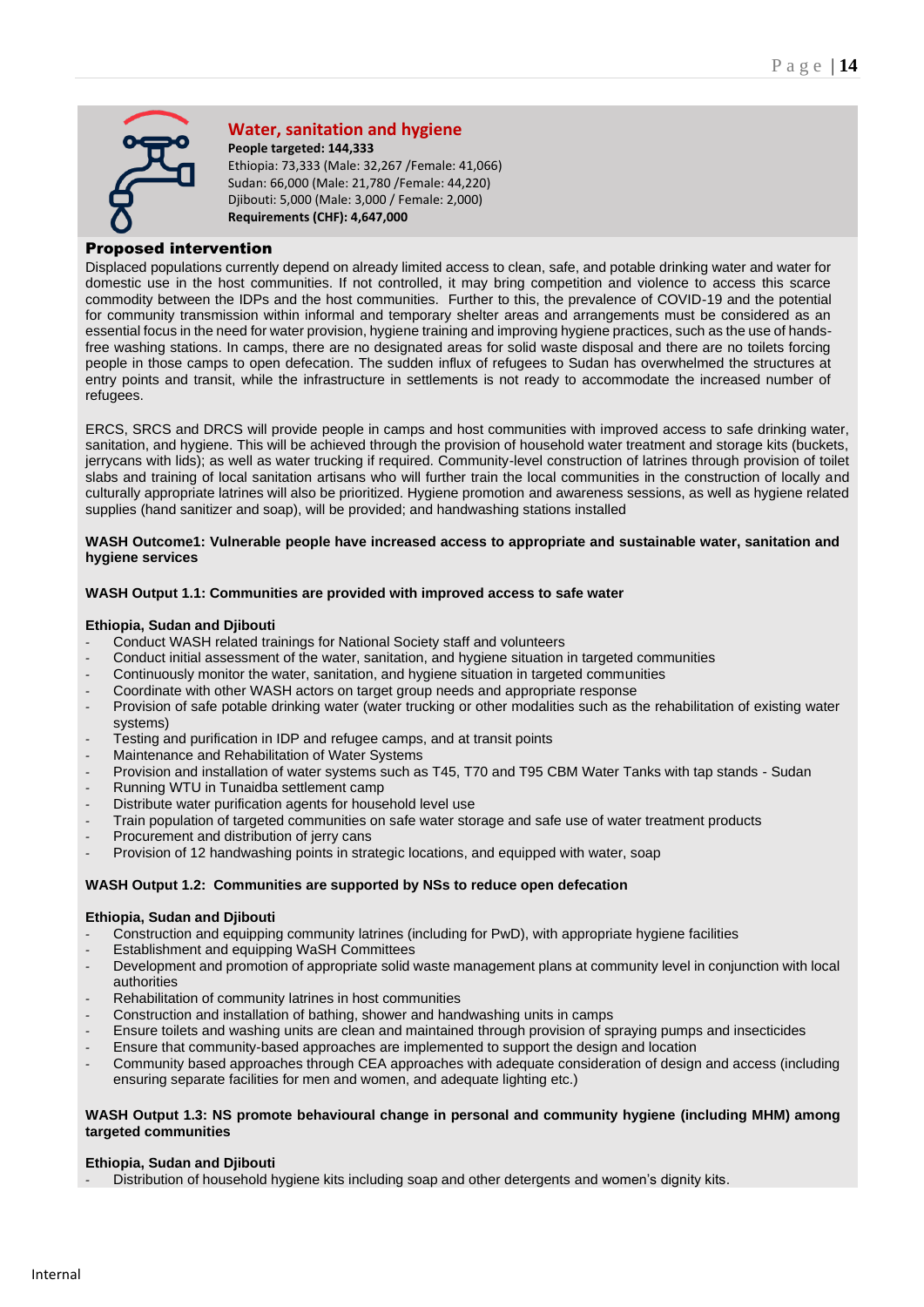- *-* Distribution of
- *-* Awareness-raising for individual and community hygiene
- *-* Maintenance and rehabilitation of water systems
- *-* Develop a hygiene communication plan and Conduct hygiene promotion sessions in refugee settlements and host communities
- *-* Train volunteers and community leaders to implement activities of the plan
- *-* Design IEC materials and print materials for distribution and use during the hygiene sessions



### **Protection, Gender and Inclusion**

**People targeted: 100,000**  Ethiopia: 55,000 (Male: 20,000 /Female: 35,000) Sudan: 40,000 (Male: 13,200 /Female: 26,800) Djibouti: 5,000 (Male: 3,000 / Female: 2,000) **Requirements (CHF): 804,000**

### Proposed intervention

Impact of armed violence is felt most greatly by vulnerable groups due to their special needs which communities may struggle to support in emergency situations. These groups include persons with disabilities (PWD), older persons, under-five children, women, girls, young adolescents, immune-compromised people, among others. If these groups are not identified and supported, these groups may face additional risks such as Sexual and Gender Based Violence (SGBV) including sexual exploitation and abuse, trafficking.

ERCS, SRCS and DRCS will mainstream PGI in all sectors with special consideration to gender, age, disability to minimize any stigma and discrimination or additional risks and vulnerabilities. Staff and volunteers engaged in the response will be sensitized on PGI mainstreaming and ensuring protection in all response activities as well as prevention and response to sexual and gender-based violence to be able to address any arising during as well as post-implementation period.

Girls, boys, women, and men shall be provided with dignity kits containing essential supplies such as sanitary towels for menstrual hygiene management (MHM) for the females. Consideration for the inclusivity of PWD and older persons will be done through targeted and tailored interventions that meet their specific needs. Cases of gender-based violence, abuse, trafficking, exploitation, and other risks are likely to increase in displacement contexts. The response will enhance sensitization of communities on protection risks, including prevention of gender-based violence and protection of children as well as development and dissemination of referral pathways to facilitate access to services within the shortest time possible and maintaining strict confidentiality. Children are also at risk of being separated from their guardians during displacement. National Societies will work with ICRC in uniting any displaced children as well as set up safe spaces for use by anyone at risk to enhance their safety.

### **PGI Outcome 1: Communities become more peaceful, safe and inclusive through meeting the needs and rights of the most vulnerable**

### **PGI Output 1.1: NS work ensure safe and equitable access to basic services considering different needs based on gender and other diversity factors**

### **Ethiopia, Sudan and Djibouti**

- *-* Support sectoral teams to include measures to address vulnerabilities specific to gender and diversity factors (including people with disabilities) in their planning
- *-* Support sectoral teams to ensure collection and analysis of sex-age and disability-disaggregated data (see guidance in Minimum Standards)
- *-* Conduct an assessment of specific needs of the affected population based on criteria selected from the minimum standards for PGI in emergencies
- *-* Hold basic ½ day training with IFRC and NS staff and volunteers on the Minimum Standards (or integrate a session on Minimum Standards in standard/sectorial trainings)
- *-* People with disabilities/organizations of persons with disabilities are included in humanitarian assistance, and barriers to their participation are reduced
- *-* Vulnerable and marginalized groups are meaningfully included in the activities and supported throughout the intervention
- *-* Dignity kits with MHM are provided to women and girls displaced and affected by the crisis
- *-* Community participation and dialogue is promoted between refugees/IDPs and host communities
- *-* Social cohesion initiatives are mainstreamed into durable solutions for refugees

### **PGI Output 1.2: Affected population are protected from sexual and gender-based violence and other forms of violence, especially against women and children**

**Ethiopia, Sudan and Djibouti**

*-* Briefings to all staff and volunteers involved on Prevention of sexual exploitation and abuse, child safeguarding and code of conduct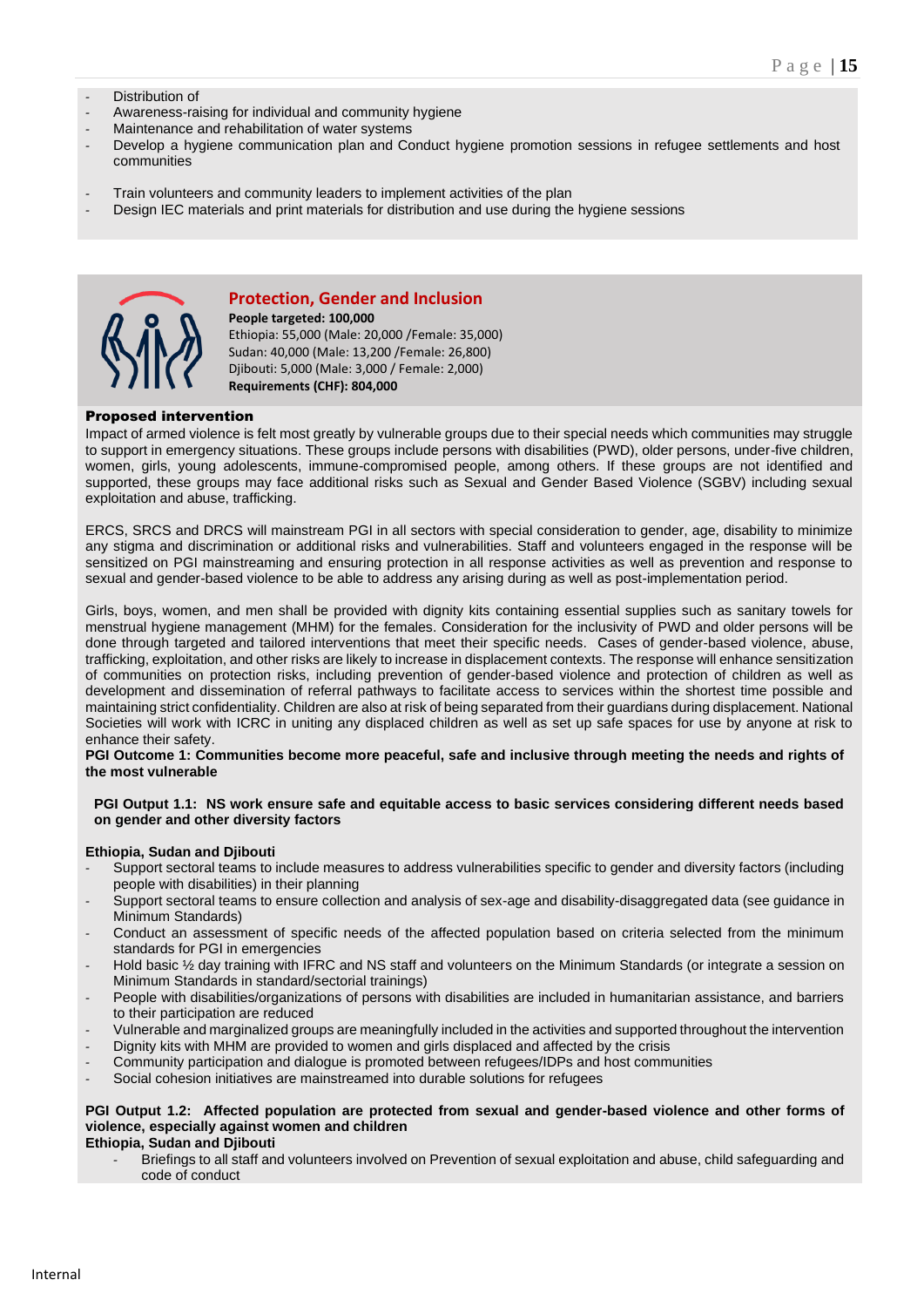- *-* PGI training for volunteers in Konso, Derashe, and Alle
- *-* Ensure all volunteers are briefed and have signed the Code of Conduct
- *-* Ensure measures to prevent and respond to situations of Sexual Exploitation and Abuse (PSEA) and to identify and respond to situations of trafficking
- *-* Staff and volunteers conduct life-skills, lay counselling and SGBV awareness raising, identify and conduct safe referrals for PSS and SGBV cases, child abuse and neglect
- *-* Children friendly spaces are set-up, providing psychosocial support, basic case identification, management and referrals, children recreational activities
- *-* Development of safe referral pathways, service provider mapping, and establishment of protection protocols
- *-* Identification and sharing of information on safe referral pathways with communities for SGBV
- *-* Training to National society staff and volunteers on prevention and response to sexual and gender-based violence
- *-* Printing of IEC materials on SGBV to be used in awareness sessions
- *-* Translate SGBV IEC materials
- *-* Include messages on prevention and response to SGBV in all community outreach activities



### **Disaster Risk Reduction**

**People targeted: 117,000**  Ethiopia: 46,000 (Male: 26,000 /Female: 20,000) Sudan: 66,000 (Male: 21,780 /Female: 44,220) Djibouti: 5,000 (Male: 3,000 / Female: 2,000) **Requirements (CHF): 1,800,000**

### Proposed intervention

The Tigray situation is exacerbating the vulnerability of people to prevailing hazards and their capacity to recover. Communities have been forced to flee and are highly likely to have fewer financial or social assets and capital, increasing their vulnerability to hazards and reducing their capacity to cope with their effects. In some locations the high influx of new arrivals has a significant impact on the environment which will suffer further due to overcrowding and increased pressure on available natural resources. ERCS, SRCS and DRCS will provide integrated approaches that enhance community resilience in the face of the armed violence. Impacts of climate change are compounding hazards that exacerbate the vulnerabilities of the target communities including inter-changing drought, floods and reducing food production capacity and resource development. Conservancy and green initiatives are the most resilient and appropriate intervention to reduce climatological hazards which also contribute to strategic resource-based conflicts of farming and grazing land as potentiality of the land is reducing. ERCS, SRCS and DRCS branches will be supported through this response to establish, equip, and train communitybased disaster risk reduction and management teams/volunteers who will also act as peace and reconciliation ambassadors at the grassroots level.

### **DRR Outcome 1: Communities in high-risk areas are prepared for and able to respond to disaster**

### **DRR Output 1.1: Communities take active steps to strengthen their preparedness for a timely and effective response to disasters.**

### **Ethiopia, Sudan and Djibouti**

- *-* Develop and implement a community plan of action for DRR developed based on the vulnerability and capacity assessment (VCA)
- *-* Raise community awareness of risks and appropriate actions through dissemination of the Public Awareness and Public Education DRR key messages
- *-* Form and train local branch volunteers in disaster management and response
- *-* Form a community DRR/DM committee with a ToR
- *-* Facilitate mitigation and preventive activities for risks identified
- *-* Develop and disseminate targeted messages and communication assets (social media material) for media, volunteers, local and traditional leaders, churches, schools and other stakeholders to trigger community preparedness actions (using PAPE/What Now)

### **DRR Outcome 2: Communities in disaster-affected areas adopt climate risk-informed and environmentally responsible values and practices**

### **DRR Output 2.1: Contributions to climate change mitigation are made by implementing green solutions**

### **Ethiopia, Sudan and Djibouti**

- *-* Ensure recovery programmes are aware of and apply eco-system based and environmentally sustainable nature-based solutions where feasible
- *-* Support tree planting initiatives, mobilising communities (refugee and host) and partner organisations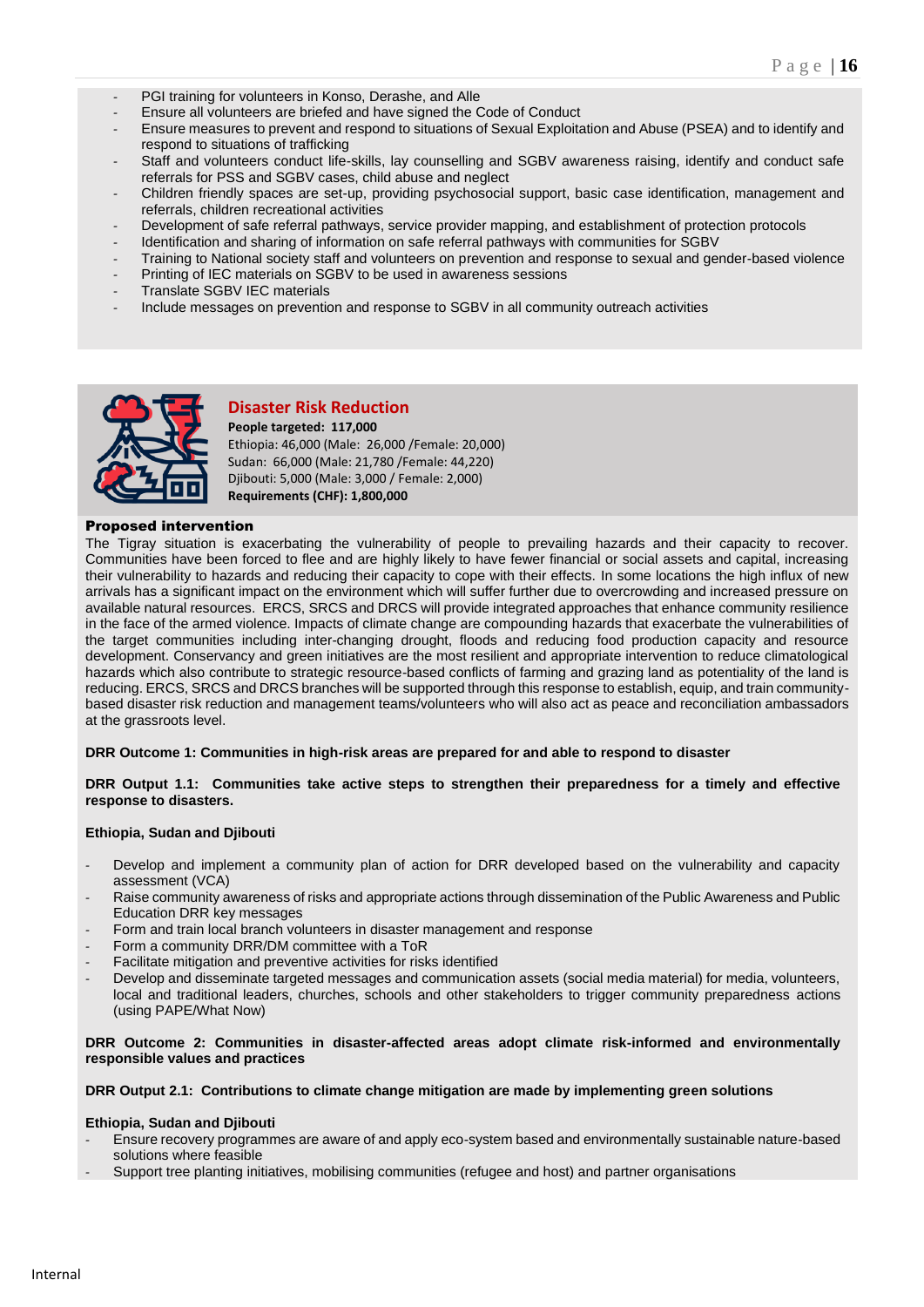- *-* Minimize use of single-use plastics across programmes and advocate for sustainable alternatives such as energyefficient cooking stoves
- *-* Promote and support energy transition at community level (solar panels, cooking stoves)
- *-* Train volunteers in VCA, climate smart DRR and CCA

### **DRR Output 2.2: Community awareness-raising programmes on climate change risks and environmentally responsible practices are conducted in target communities**

### **Ethiopia, Sudan and Djibouti**

- *-* Strengthen link with related RCRC initiatives at national and sub-regional level including Forecast Based Action
- *-* Design and print CCA tools and materials
- *-* Raise awareness on disaster risk and carry out drills and exercises in communities and schools



### **Migration and Displacement**

**People targeted: 150,000**  Ethiopia: 90,000 (Male: 45,000 /Female:45,000) Sudan: 55,000 (Male: 20,000 /Female: 35,000) Djibouti: 5,000 (Male: 3,000 / Female: 2,000) **Requirements (CHF): 1,159,000**

### Needs Analysis & Proposed intervention

With an estimated 1 million internally displaced in the Tigray Region, over 60,000 Ethiopians crossed international borders, compounded by other population movements across Ethiopia, it is essential to ensure that those displaced have both their immediate, medium and long-term needs addressed. In the immediate, displaced populations must have access to information and essential services, in the medium to longer-term durable solutions must be considered while involving those affected in the decision-making process, including potential and future returnees. Cross border communication and coordination will be essential in the case of returnee populations.

**Migration and Displacement Outcome 1: Communities support the needs of IDPs and their families and those assisting migrants at all stages of migration (origin, transit and destination)**

**Output 1.1 Assistance and protection services to IDPs/refugees their families, and communities are provided with immediate assistance and and their need advocated for through engagement with local and national authorities as well as in partnership with other relevant organizations.**

### **Ethiopia, Sudan and Djibouti**

- Conduct detailed migration and displacement needs assessment
- Support distribution of household items truck rental, fuel, mileage, volunteer allowances Ethiopia
- Provide high energy biscuits and bottled water for immediate life saving support Ethiopia
- Cash feasibility and market assessment Ethiopia
- Multi-purpose cash grants to meet the immediate basic needs for food, shelter and WASH for one month Ethiopia
- Distribution/Replenishment of ERCS Shelter and NFI stocks Ethiopia
- Assistance and protection services in the context of migration
- Provide immediate life-saving and protection services (including referrals) via Humanitarian Service Points (HSP)
- Awareness raising and dissemination of information on RCRC HSP

### **Output 1.2 Awareness raising and advocacy address xenophobia, discrimination and negative perceptions towards migrants are implemented**

### **Ethiopia, Sudan and Djibouti**

- Awareness and advocacy work in the context of migration for durable solutions Regional
- Phone and internet access provided to migrants in HSPs

### **Output 1.3: "Family links are restored for people separated from, or without news of, their loved ones as a result of the disaster"**

- Peer to Peer support and coordination of RFL services at the subregional level Regional
- Restoring family links services Ethiopia
- Coordination with ICRC for RFL services Sudan

**Outcome 2: Migration and Displacement context is continually assessed, actions are evidence-based, adaptive to needs using feedback mechanisms and CEA principles, and seek durable solutions**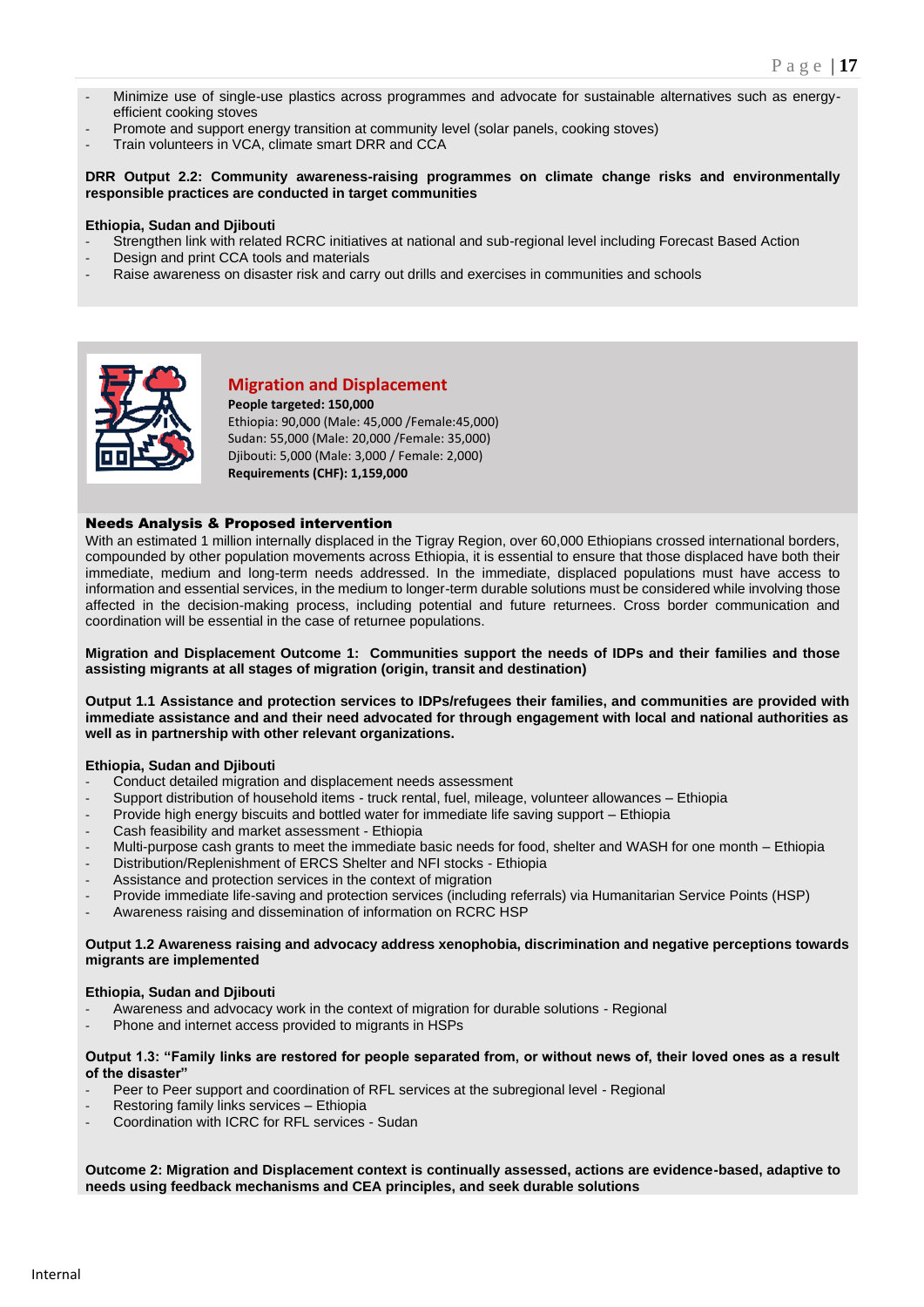### **Output 2.1: CEA methods and periodic contextual assessments are established to ensure relevant and adaptive response based on current needs**

### **Ethiopia, Sudan and Djibouti**

- Periodic contextual assessments conducted, particularly for areas previously inaccessible
- Establishment of effective feedback mechanisms assessing direct beneficiary satisfaction of services as well as the wider-community perception of actions
- Continual adaptation of interventions based on feedback mechanisms to ensure that assistance is appropriate, and relevant to the evolving needs related to PGI, PSS and other as identified.

### **Output 2.2: Feedback and assessments are capitalized for service adaptation and to drive long term strategy focused on durable solutions**

### **Ethiopia, Sudan and Djibouti**

- Strategy development for IDPs, affected communities, and supporting returnees Regional
- Community communication activities ensure refugees, IDPs, affected communities have the necessary information and involve them in durable solution and recovery strategy planning.

NS, with support of the ICRC and IFRC, advocates on behalf IDPs, affected communities, and returnees with reinforcement of relevant frameworks such as the Kampala Convention - Regional

## **ENABLING ACTIONS**

### **Strengthening National Societies**

**Requirements (CHF): 3,072,000**

### Proposed intervention

ERCS, SRCS and DRCS are responding to numerous disasters from locust infestation to floods, civil unrest, malaria, population movement as well as an increase in cases of COVID-19. They have unparalleled access and reach to communities; and as such are strong partners to the United Nations Agencies, Government as well as other local and international Non-Governmental Organisations. This demands that the National Societies organisational policies, processes and procedures, and systems are place as well as skilled and experienced workforce at national and branch levels. There is a need to support the strengthening of the National Societies, particularly staff capacity especially in sectors such as Shelter, Health, WASH, PGI and CEA.

### **S1.1: National Society capacity building and organizational development objectives are facilitated to ensure that National Societies have the necessary legal, ethical and financial foundations, systems and structures, competencies and capacities to plan and perform**

### **Output: NSs have a strong and effective leadership**

*-* Continuous support to NS leadership in completing the Organizational Development plan and priorities

### **Output: NS has effective and motivated volunteers who are protected**

- *-* Ensure that volunteers are insured all countries
- *-* Provide complete briefings on volunteers' roles and the risks they face all countries
- *-* Provide psychosocial support to volunteers all countries
- *-* Ensure volunteers are aware of their rights and responsibilities all countries
- *-* Ensure volunteers' safety and wellbeing all countries
- *-* Ensure volunteers' engagement in decision-making processes of respective projects they implement all countries
- *-* Develop and roll out an online volunteer management system
- *-* Develop and roll out training modules for volunteers and youth

### **Output: National Societies have the necessary corporate infrastructure and systems in place**

- *-* Strengthen NSs financial management capacity at NHQ and selected provincial branches
- *-* Agree and support internal audit function at NHQ
- *-* Support finance systems development & training and refreshers training
- *-* Promote and support digital transformation and inclusion across programmes and general management
- *-* Support upgrades to branch infrastructure and equipment in selected branches
- *-* Support the establishment of sub-branch offices (as required)
- *-* Facilitate BOCA in selected branches at provincial and district level
- *-* Provide technical and financial support to develop comprehensive HR strategy and support systems and tools development
- *-* Enhance HR management capacity and systems (incl. job descriptions, function description and roles and responsibilities, emergency procedures, databank)
- *-* Strengthen PMER systems and train branch and project staff on PMER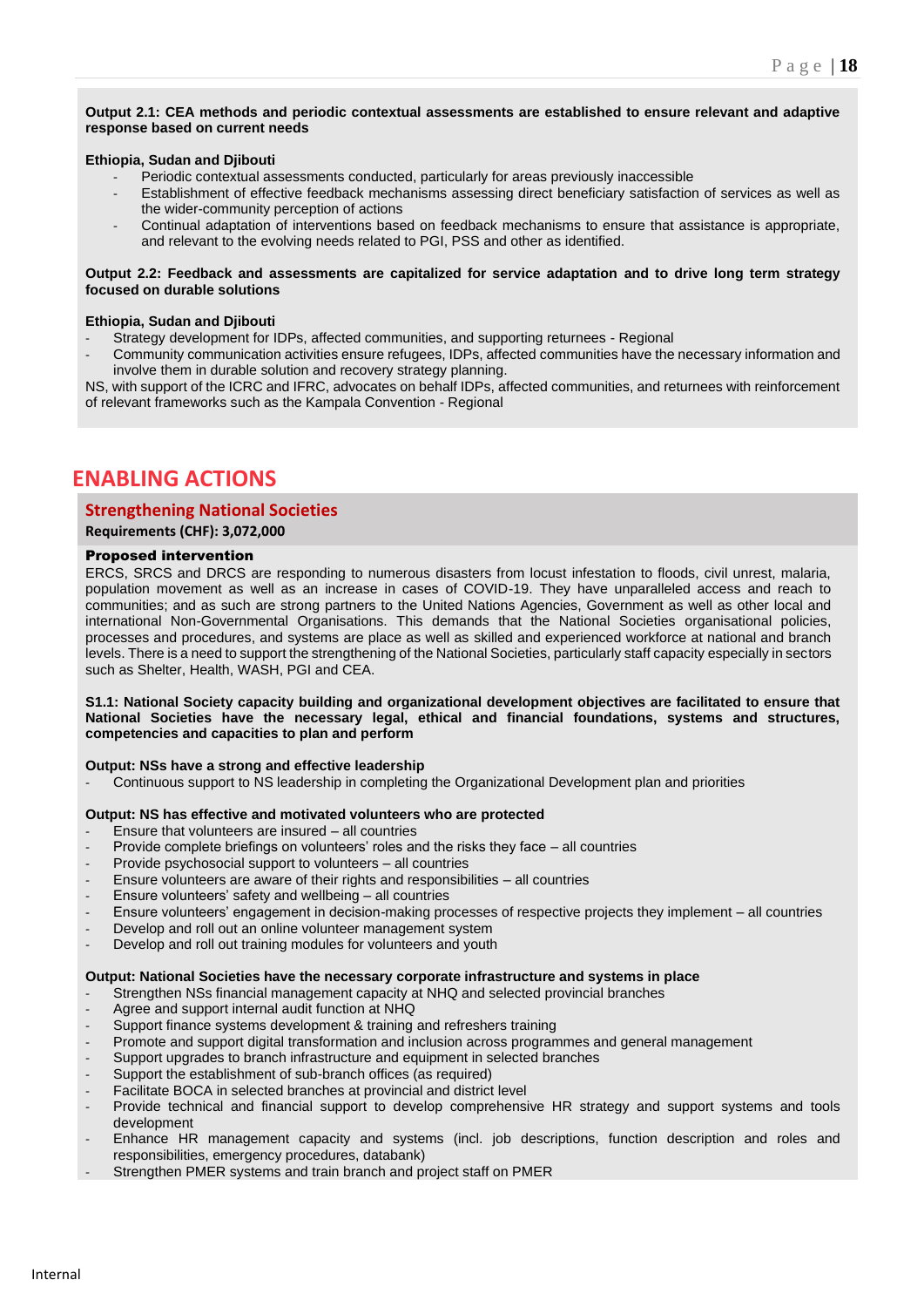**Output: NS capacity to support community-based disaster risk reduction, response and preparedness is strengthened**

- *-* Develop a comprehensive strategy for DRM and institutional preparedness including health systems strengthening
- *-* Engage the NS in the PER approach and support priority actions for response capacity strengthening under a detailed action plan
- *-* Train volunteers in disaster risk management and response, including assessment, data collection, distribution, M&E, PGI and CEA
- *-* Develop contingency plans, test and improve them through simulation drills for basic first aid and emergency
- *-* Scale-up and support the management of pre-positioned NFIs

### **Ensuring Accountability**

### **Requirements (CHF): 2,319,000**

### Needs Analysis & Proposed intervention for Effective international disaster management

This Federation-wide emergency appeal includes the response activities of all Federation members supporting the response, through a consultative single plan and related coordination and reporting mechanisms, which will encompass multilateral, bilateral and activities funded domestically.

The IFRC Secretariat will establish a Federation-wide multi country coordination cell to support affected countries from the National Societies in developing domestic response plans and funding requirements with the expertise of the Federationwide membership support. The IFRC Secretariat will complement with Coordination, NSD in emergencies, technical and support services management, including information management to all members, and coordinating with ongoing National Society preparedness for response capacity, and creating conditions for coordinated risk management.

The Appeal will emphasize Federation-wide programming, reporting, risk management, information management, external communications, resource mobilization, and peer-to-peer exchange between NS'. It will also capitalize on the strengths of in-country partners to deliver humanitarian assistance most efficiently under the framework of the IFRC Complex Emergency Appeal and with the Host National Societies at the center.

#### **Outcome 1: Effective and coordinated international disaster response is ensured**

### **Output 1.1: Effective and respected surge capacity mechanism is maintained**

### **Regional Coordination**

*-* Initial operational start up support implemented by IFRC for the host national society and participating national societies

### **Output 1.2: NS compliance with Principles and Rules for Humanitarian Assistance is improved**

### **Regional Coordination, Ethiopia, Sudan and Djibouti**

- *-* Advocacy with government authorities for humanitarian access in Tigray region
- *-* Lobbying for recognition of Red Cross emblem and adherence to Geneva Convention from all parties to protect volunteers and staff deployed for the operation
- *-* Community feedback systems (including rumour and/or perception tracking) are established, and feedback acted upon and used to improve the operation
- *-* Questions on communication channel preferences, information needs, information consumption habits and preferences on raising complaints are integrated in to needs assessments and used to inform community engagement strategies to ensure people are kept informed of operational plans and progress and have information to make informed decisions
- *-* CEA trainings are provided to volunteers
- *-* Systems are put in place to involve communities in decision-making to ensure assistance is appropriate and relevant
- *-* Ensure community engagement and accountability is fully operationalised across all programmes
- *-* Develop plans, tools & training to mainstream CEA into all programmes systematically
- *-* Exit strategy developed that includes community consultation and sharing of the final evaluation results with the community
	- *-* IFRC monitoring of activities; Lessons Learnt Workshop; Conduct Mid-term evaluation and final evaluation
- *-* Ensure that the Principles and Rules, Emergency Response Framework and Emergency Appeal and DREF procedures are well understood and applied
- *-* Advocate for engagement with partner and operating NS on the promotion and use of the Principles and Rules
- *-* Methods are put in place to ensure communities can participate in the response and influence decision-making
- *-* Community communication activities ensure people are kept informed of operational plans and progress and have they information they need about the response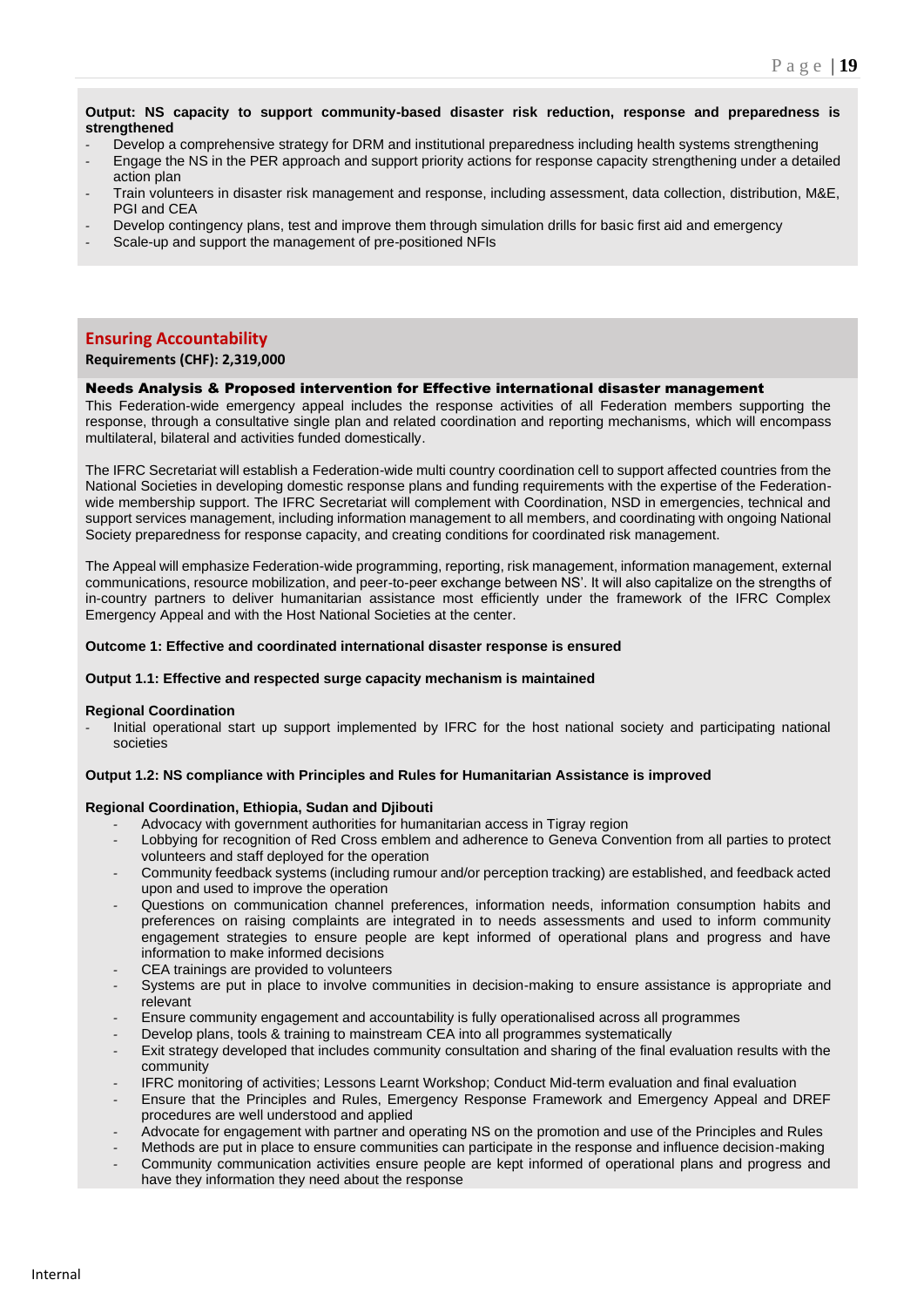*-* Exit strategy developed that includes community consultation and sharing of the final evaluation results with the community

### **Outcome 2: The complementarity and strengths of the Movement are enhanced**

#### **Output 2.1: In the context of large-scale emergencies the IFRC, ICRC and NS enhance their operational reach and effectiveness through new means of coordination**

#### **Regional Coordination**

- *-* Co-host sub-regional coordination cell with NSs and ICRC
- *-* Activate SMCC Strengthened Movement Coordination and Collaboration
- *-* Evaluate SMCC and develop case study

#### **Output 2.2: Shared services in areas such as IT, logistics and information management are provided**

#### **Regional Coordination**

*-* Supply partners and ICRC with information management products and tools

#### Proposed intervention for Strengthening Coordination and Accountability

Duty of care and staff performance will be increased in the operation, through adequate HR management that promotes personal and professional growth as well as performance but acknowledges the challenging environment staff is facing with consecutive shocks, unprecedented challenges and the COVID-19 pandemic. Therefore, the HR plan has in due consideration all issues related with duty of care and well-being.

The finance department will continue to promote all safeguards and high standards of accountability to financial resources and provide timely reconciliations, adequate filing and reporting to all partners and donors. This will be done using well established IFRC systems. The operation will continue to make progress on the recommendations of the Internal Audit conducted, addressing the risk matrix and improvement plans. This is publicly available.

#### **Outcome: The IFRC enhances its effectiveness, credibility, and accountability**

#### **Output: IFRC staff shows good level of engagement and performance**

*-* Conduct performance appraisals in due time

#### **Output: Financial resources are safeguarded; quality financial and administrative support is provided contributing to efficient operations and ensuring effective use of assets; timely quality financial reporting to stakeholders**

- *-* Carry out internal IFRC financial & management audits
- *-* Maintain active risk register across all areas
- *-* Ensure all staff complete training on prevention of fraud and corruption.

#### **Output: Staff security is prioritised in all IFRC activities**

- *-* Ensure active monitoring of security context, and make sure all operations are security compliant
- *-* Enhance security management capacity for volunteers and staff (incl. security training)
- *-* Carry out regular review of security risks, and update security rules & guidance accordingly
- The IFRC security plans will apply to all IFRC staff throughout. Area-specific Security Risk Assessment will be conducted for any operational area should any IFRC personnel deploy there; risk mitigation measures will be identified and implemented.

All IFRC must, and RC/RC staff and volunteers are encouraged, to complete the IFRC Stay Safe e-learning courses, i.e. Stay Safe Personal Security, Stay Safe Security Management and Stay Safe Volunteer Security online training.

### **Influencing others as strategic partners**

**Requirements (CHF): 168,000**

### Needs Analysis & Proposed intervention

Ethiopia, Sudan and Djibouti are severely affected by compounded effects of climatic shocks – leading to droughts and floods, locust infestation and disease outbreaks, including COVID-19 with dire impact over people´s coping capacities. Collective Movement response plays a vital role in providing bilateral and multilateral support to National Societies, responding to the critical needs. Together the Movement adds immense value in a coordinated response which respects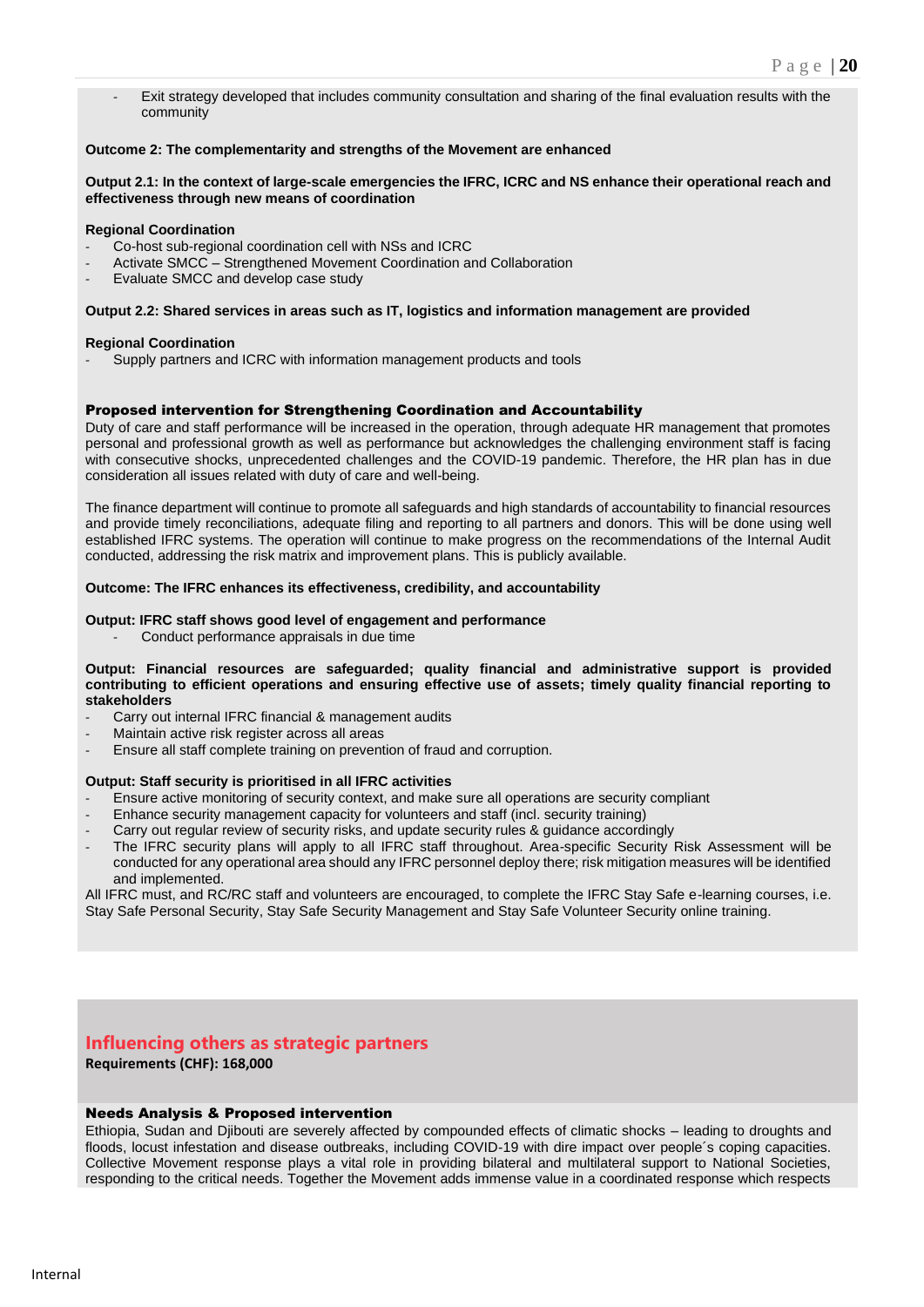clear roles and responsibilities, promoting a principled humanitarian approach where others don't have access. The Appeal will promote, influence, and capitalize on the Movement's unique position, leveraging relations with the respective governments and National Societies to ensure needs and respect of those affected by a principled, neutral, and independent intervention.

National Society capacity building and organizational development objectives are facilitated to ensure that the National Society is resilient and therefore has the necessary foundations, systems and structures, competencies, and capacities to plan for this operation. Based on the demand for technical and coordination support required to deliver the objectives of operation, the programme support functions below will be put in place to ensure an effective and efficient technical coordination. All the work on National Society capacity enhancement will also be coordinated with ongoing projects and programmes of the NSs' to ensure sustainable and effective capacity enhancement efforts.

### **Outcome 1: The IFRC secretariat, together with National Societies uses their unique position to influence decisions at local, national and international levels that affect the most vulnerable**

### **Output 1.1: IFRC and NS are visible, trusted, and effective advocates on humanitarian issues**

### **Regional Coordination, Ethiopia, Sudan, Djibouti**

- *-* Enhance NS communications capacity & support strategy & policy development
- *-* Develop communications materials in relevant languages including image bank, snapshots, web stories, social media and agents of positive change
- *-* Leverage NSs advocacy for durable solutions in national and regional fora including ministries
- *-* Enhance NS knowledge and communication on relevant frameworks such as the Kampala Convention and the Global Compact on Refugees

#### **Output 1.2: National Societies are supported to undertake successful policy and legislative advocacy at the national level**

### **Regional Coordination, Ethiopia, Sudan and Djibouti**

- *-* Ensure NSs auxiliary role is appropriately framed within national laws
- *-* Advocate for governmental support to RCRC activities in country

### **Output 1.3: National Societies are supported in resource and partnership development**

### **Regional Coordination**

- Support development & adoption of a resource mobilisation strategy & policy
- *-* Develop and support RM plan of action
- *-* Support NSs in negotiation of partnerships with, national and local authorities, the UN and INGOs
- *-* Provide advice about partnership agreements

### **Outcome 2: The programmatic reach of National Societies and the IFRC is expanded**

### **Output: Strengthen planning, monitoring, evaluation, and reporting**

### **Regional Coordination, Ethiopia, Sudan and Djibouti**

- *-* Support the NSs to develop quality plans and produce timely reporting
- *-* Streamline operational monitoring using simple online tools and infographics where feasible
- *-* Strengthen NSs' reporting functions and evidence-based documentation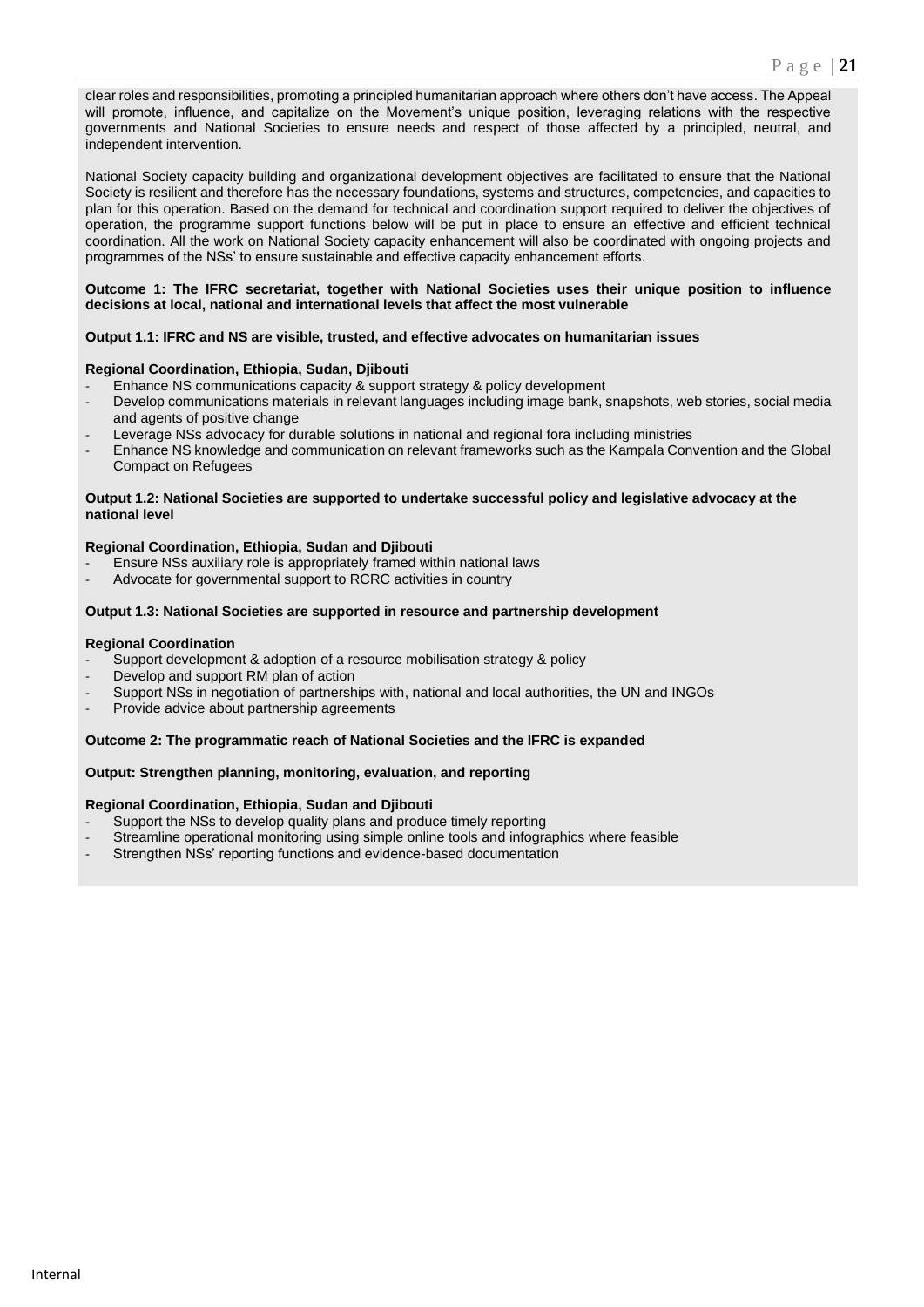## **D. FUNDING REQUIREMENTS**

### **EMERGENCY APPEAL**

*MDRTIGRAY - Tigray Complex Emergency*

*Funding requirements - summary*

| <b>Area of Intervention</b>                     | <b>Needs in CHF</b> |
|-------------------------------------------------|---------------------|
| <b>DISASTER RISK REDUCTION</b>                  | 1,931,000           |
| <b>SHELTER</b>                                  | 4,260,000           |
| <b>LIVELIHOODS AND BASIC NEEDS</b>              | 5,019,000           |
| <b>HEALTH</b>                                   | 3,812,000           |
| <b>WATER, SANITATION AND HYGIENE</b>            | 4,456,000           |
| <b>PROTECTION, GENDER AND INCLUSION</b>         | 804,000             |
| <b>MIGRATION AND DISPLACEMENT</b>               | 1,159,000           |
| <b>STRENGTHENING NATIONAL SOCIETIES</b>         | 3,072,000           |
| <b>ENSRURING ACCOUNTABILITY</b>                 | 2,319,000           |
| <b>INFLUENCING OTHERS AS STRATEGIC PARTNERS</b> | 168,000             |
| <b>TOTAL FUNDING REQUIREMENTS</b>               | 27,000,000          |

**Jagan Chapagain** Secretary General

\_\_\_\_\_\_\_\_\_\_\_\_\_\_\_\_\_\_\_\_\_\_\_\_\_\_\_\_\_\_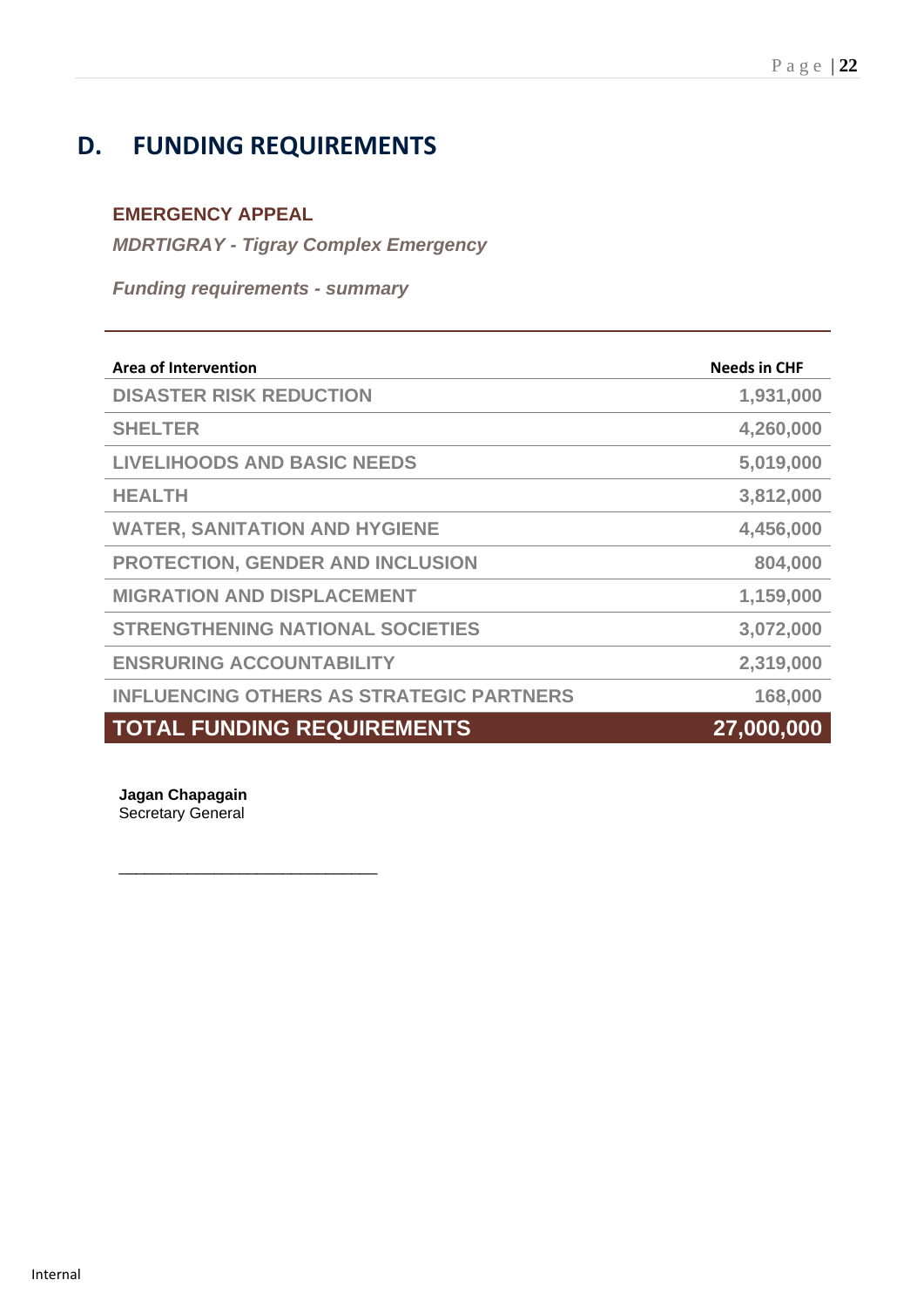| Reference                                                                                            | For further information, specifically related to this operation please contact:                                                                                                                                                                                                                                                                                                                                                                                                             |  |  |  |
|------------------------------------------------------------------------------------------------------|---------------------------------------------------------------------------------------------------------------------------------------------------------------------------------------------------------------------------------------------------------------------------------------------------------------------------------------------------------------------------------------------------------------------------------------------------------------------------------------------|--|--|--|
| documents<br>$\overline{\mathbf{N}}$<br>Click here for:<br><b>Previous</b><br>Appeals and<br>updates | In the Ethiopian Red Cross, Sudan Red Crescent and Djibouti Red Crescent<br><b>National Societies</b><br>Ethiopia: Mr. Getachew Ta'a, Secretary General of Ethiopa Red Cross Society,<br>$\bullet$<br>ercs.sg@redcrosseth.org<br>Sudan: Dr Afaf Ahmed Yahya, Secretary General of Sudanese Red Crescent So-<br>$\bullet$<br>ciety; phone: +249 901 230 869 Email: afaf.yaya@srcs.sd<br>Djibouti: Mr. Abdi Khaireh Bouh, Secretary General of Djibouti Red Crescent;<br>email: crd@intnet.dj |  |  |  |
|                                                                                                      | In the IFRC<br>Adesh Tripathee, Head of Disaster Crisis Prevention, Response and Recovery De-<br>$\bullet$<br>partment; Email: adesh.tripathee@ifrc.org; phone +254731067489<br>John Roche, Head of Country Cluster Delegation, East Africa; Email:<br>$\bullet$<br>john.roche@ifrc.org; phone: +254 780436710<br>Farid Abdulkadir, Head of Country Delegation, Sudan; Email: farid.aiywar@ifrc.org<br>$\bullet$<br>phone: +249 90 090 8981                                                 |  |  |  |
|                                                                                                      | <b>In IFRC Geneva</b><br>Nelson Castano, Manager Operations Coordination Manager; + 41 22 730 49 26<br>email: Nelson.castano@ifrc.org<br>Nicolas Boyrie, Senior Officer - Operations Coordinator (Africa); + 41 22 730 49<br>80 email: Nicolas.boyrie@ifrc.org                                                                                                                                                                                                                              |  |  |  |
|                                                                                                      | For IFRC Resource Mobilization and Pledges support:<br>Louise Daintrey-Hall, Head of Partnerships and Resource Development Regional<br>Office for Africa, Email: louise.daintrey@ifrc.org; phone: +254 110 843978,                                                                                                                                                                                                                                                                          |  |  |  |
|                                                                                                      | For In-Kind donations and Mobilization table support:<br>Rishi Ramrakha, Head of Africa Regional Logistics Unit, Email:<br>$\bullet$<br>ri-<br>shi.ramrakha@ifrc.org; phone: +254 733 888 022                                                                                                                                                                                                                                                                                               |  |  |  |
|                                                                                                      | For Performance and Accountability support (planning, monitoring, evaluation and<br>reporting enquiries)<br>Philip Komo Kahuho, PMER Manager, Email: Philip.kahuho@ifrc.org; phone: +254<br>732 203 081                                                                                                                                                                                                                                                                                     |  |  |  |

## **How we work**

All IFRC assistance seeks to adhere to the **Code of Conduct** for the International Red Cross and Red Crescent Movement and Non-Governmental Organizations (NGO's) in Disaster Relief and the **Humanitarian Charter and Minimum Standards in Humanitarian Response (Sphere**) in delivering assistance to the most vulnerable. The IFRC's vision is to inspire, encourage, facilitate and promote at all times all forms of humanitarian activities by National Societies, with a view to preventing and alleviating human suffering, and thereby contributing to the maintenance and promotion of human dignity and peace in the world.